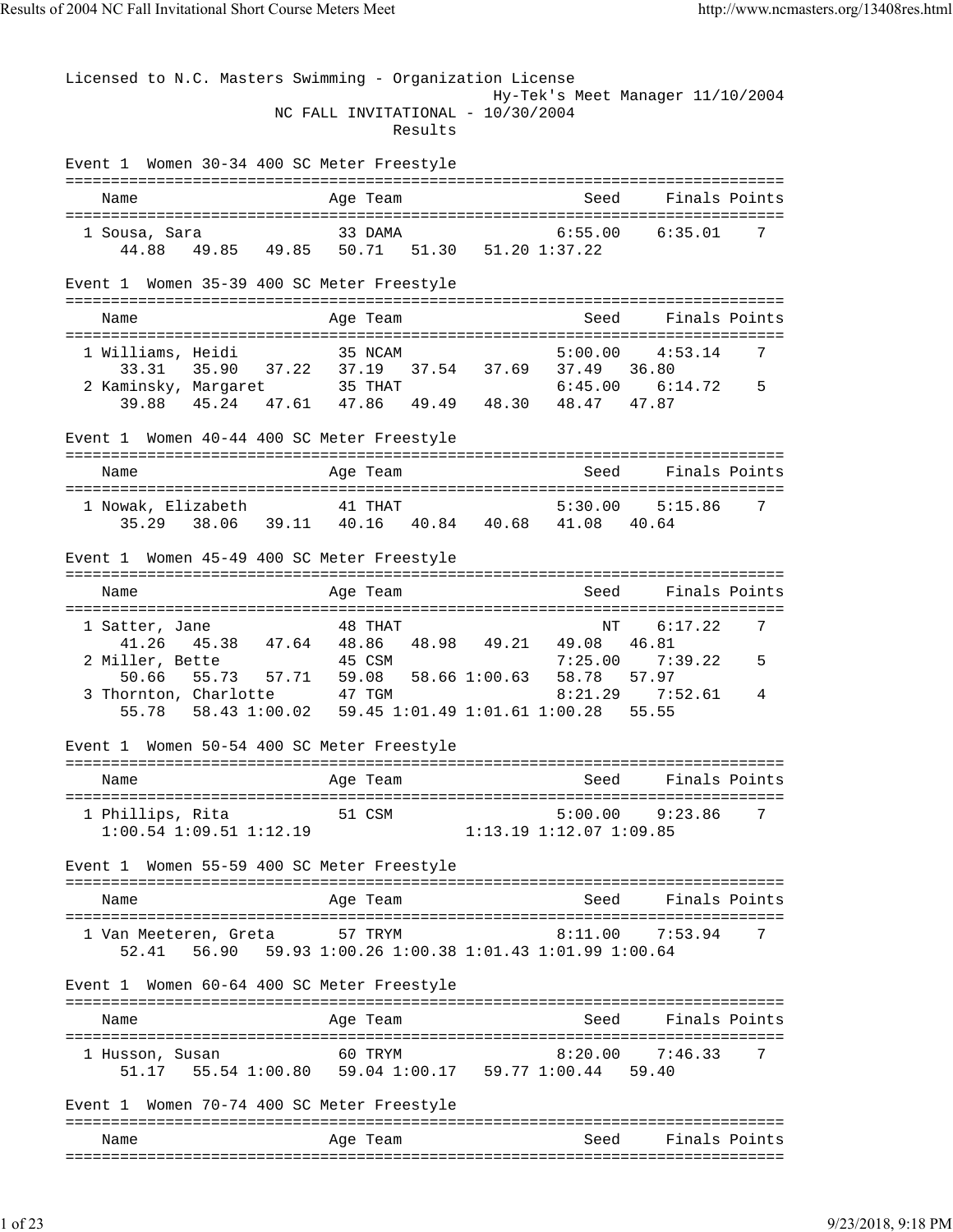1 Eisele, Barbara 74 HHAC 9:20.00 8:48.69 7 57.13 1:05.02 1:07.67 1:07.78 1:08.07 1:08.62 1:08.88 1:05.52 Event 2 Men 25-29 400 SC Meter Freestyle =============================================================================== Age Team Seed Finals Points =============================================================================== 1 Ferris, Michael 27 CSM 33.22 36.36 36.76 37.19 37.50 37.75 37.77 37.06 Event 2 Men 30-34 400 SC Meter Freestyle =============================================================================== Name and Age Team Seed Finals Points =============================================================================== 1 Katt, Brian 31 THAT 5:00.00 4:55.90 7 32.48 36.86 37.56 37.49 37.10 38.51 38.23 37.67 Event 2 Men 35-39 400 SC Meter Freestyle =============================================================================== Name and Age Team Seed Finals Points =============================================================================== 1 Sousa, Greg 35 DAMA 5:40.00 5:34.14 36.78 41.53 42.26 43.30 44.32 44.09 42.65 39.21 2 Thomas, Terry 39 NCMS 6:05.00 6:02.92 5 38.03 42.02 56.91 46.90 44.89 45.64 46.14 42.39 Event 2 Men 40-44 400 SC Meter Freestyle =============================================================================== Name Age Team Seed Finals Points =============================================================================== 1 Mangrum, John 34.40 37.25 39.30 40.76 42.45 42.92 42.21 42.55 2 Roerden, Jeffrey 42 RAM 7:15.00 6:44.42 5 47.49 50.12 51.46 52.01 50.45 51.33 51.65 49.91 3 Ponder, Reginald 41 XMEN 7:56.00 9:21.13 4 56.46 1:08.74 1:12.00 1:14.52 1:14.10 1:12.70 1:11.04 1:11.57 Event 2 Men 50-54 400 SC Meter Freestyle =============================================================================== Name and Age Team Seed Finals Points =============================================================================== 1 Karpinos, Ralph 54 NCMS 7:10.00 7:11.17 7 50.56 55.14 56.41 55.48 54.75 52.96 54.41 51.46 Event 2 Men 60-64 400 SC Meter Freestyle =============================================================================== Name and Age Team Seed Finals Points =============================================================================== 1 Enyart, Jim 63 SAC 43.39 50.32 52.50 52.85 52.35 52.41 52.44 48.50 Event 2 Men 65-69 400 SC Meter Freestyle =============================================================================== Name Age Team Seed Finals Points =============================================================================== 1 Clark, Jerry 67 CSM 5:50.00 5:35.34 7 39.15 42.78 44.15 42.57 41.09 43.41 41.40 40.79 Event 2 Men 80-84 400 SC Meter Freestyle =============================================================================== Name **Age Team** Age Team Seed Finals Points =============================================================================== 1 Perry, Robert 81 NCAM 12:00.00 10:05.43 7 1:04.53 1:14.00 1:14.02 1:17.04 1:17.20 1:15.26 1:21.53 1:21.85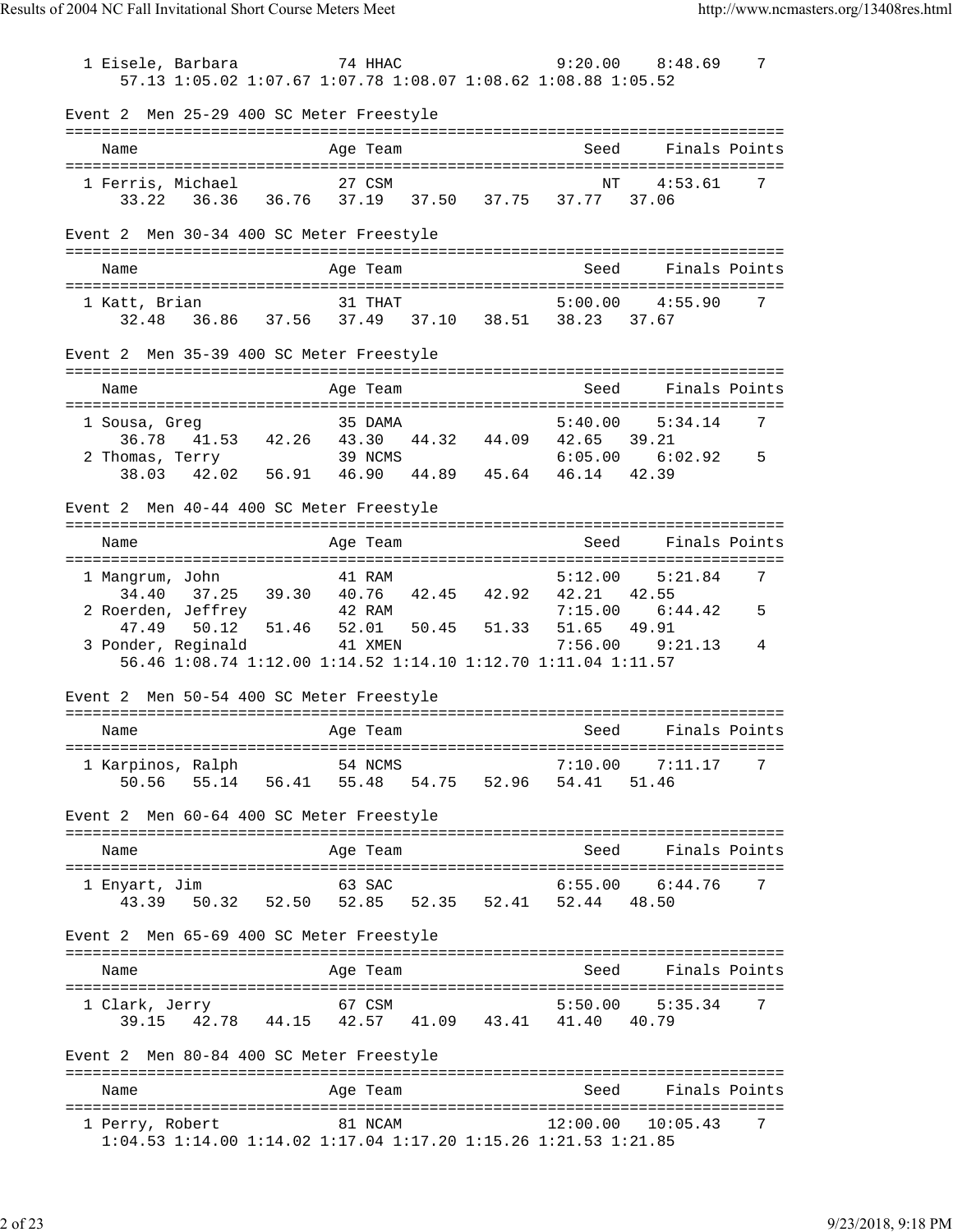| Event 3 Women 35-39 200 SC Meter IM                     |               |         |                          |
|---------------------------------------------------------|---------------|---------|--------------------------|
| Name                                                    | Age Team      |         | Seed Finals Points       |
| 1 Reynolds, Ronda T<br>44.07 57.41 58.69 46.23          | 39 TGM        | 3:15.96 | 3:26.40<br>7             |
| Event 3 Women 40-44 200 SC Meter IM                     |               |         |                          |
| Name                                                    | Age Team      | Seed    | Finals Points            |
| 1 Stewart, Julie<br>48.86 1:02.02 1:04.92 51.55         | 44 Unattached | NΤ      | 3:47.35<br>7             |
| Event 3 Women 45-49 200 SC Meter IM                     |               |         |                          |
| Name                                                    | Age Team      | Seed    | Finals Points            |
|                                                         |               |         | 7                        |
| 1 Garrou, Terri<br>53.64 54.43 1:07.69 50.70            | 47 LEWR       | ΝT      | 3:46.46                  |
| Event 3 Women 50-54 200 SC Meter IM                     |               |         |                          |
| Name                                                    | Age Team      | Seed    | Finals Points            |
| 1 Rogers, Eugenia<br>47.73 52.37 1:00.49 47.78          | 52 AMS        |         | $3:25.00$ $3:28.37$<br>7 |
| Event 3 Women 55-59 200 SC Meter IM                     |               |         |                          |
| Name                                                    | Age Team      | Seed    | Finals Points            |
|                                                         |               |         |                          |
| 1 Mitchell, Jeannie 58 AMS<br>49.50 47.57 1:00.03 49.32 |               |         | $3:22.42$ $3:26.42$<br>7 |
| Women 65-69 200 SC Meter IM<br>Event 3                  |               |         |                          |
| Name                                                    | Age Team      |         | Seed Finals Points       |
| 1 Newell, Sally                                         | 67 RAM        | 3:45.87 | 3:45.59<br>7             |
| 55.36 59.78 58.79 51.66                                 |               |         |                          |
| Event 4 Men 25-29 200 SC Meter IM                       |               |         |                          |
| Name                                                    | Age Team      | Seed    | Finals Points            |
| 1 Murphy, Jimmy                                         | 29 DAMA       | 2:37.23 | 7<br>2:34.04             |
| 40.03 44.98 36.86<br>32.17<br>2 Haberman, Brandon       | 27 RAM        |         | $2:42.00$ $2:39.31$<br>5 |
| 41.02 47.14<br>32.65                                    | 38.50         |         |                          |
| Event 5 Women 25-29 50 SC Meter Butterfly               |               |         |                          |
| Name                                                    | Age Team      | Seed    | Finals Points            |
| 1 Brady, Kelly                                          | 26 RAM        | 31.00   | 7<br>33.49               |
| 2 Keto, Alexis                                          | 26 RAM        | 38.00   | 35.40<br>5               |
| 3 Nagle, Cynthia                                        | 26 THAT       | 36.40   | 37.63<br>4               |
| Event 5 Women 30-34 50 SC Meter Butterfly               |               |         |                          |
| Name                                                    | Age Team      | Seed    | Finals Points            |
| 1 Braun, Erika                                          | 32 RAM        | NΤ      | 30.87<br>7               |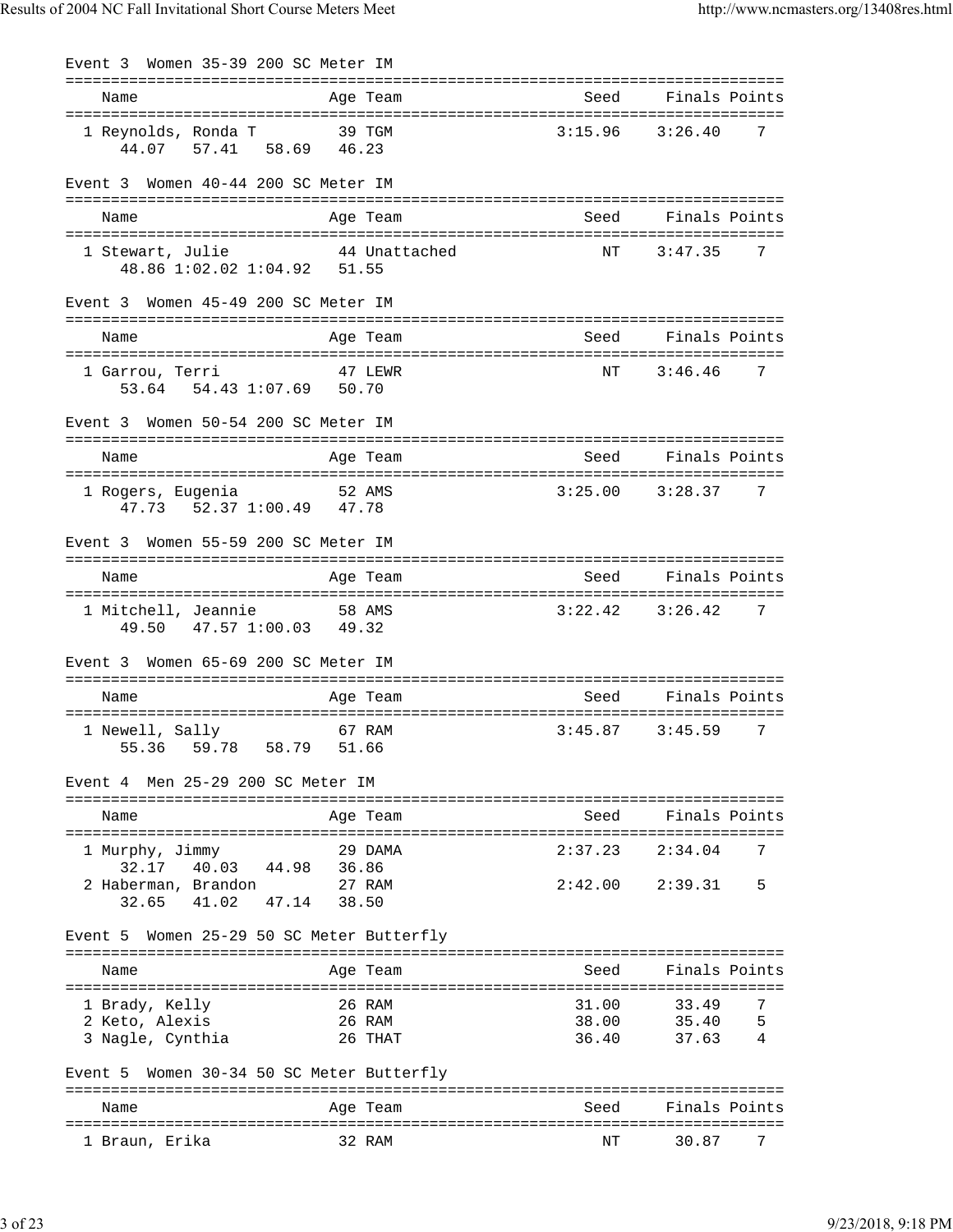| Event 5 Women 35-39 50 SC Meter Butterfly                                                        |                                                 |                                              |                                                                      |
|--------------------------------------------------------------------------------------------------|-------------------------------------------------|----------------------------------------------|----------------------------------------------------------------------|
| Name                                                                                             | Age Team                                        | =================<br>Seed                    | Finals Points                                                        |
| 1 Culton, Cathy<br>2 Kaminsky, Margaret 35 THAT                                                  | 39 THAT                                         | 37.00<br>40.00                               | 7<br>35.84<br>5<br>40.69                                             |
| Event 5                                                                                          | Women 40-44 50 SC Meter Butterfly               |                                              |                                                                      |
| Name                                                                                             | Age Team                                        | Seed                                         | Finals Points                                                        |
| 1 Stewart, Julie                                                                                 | 44 Unattached                                   | NT                                           | 51.26<br>7                                                           |
| Event 5 Women 65-69 50 SC Meter Butterfly                                                        |                                                 |                                              |                                                                      |
| Name                                                                                             | Age Team                                        | Seed                                         | Finals Points                                                        |
| 1 Jones, Alice                                                                                   | 66 RAM                                          | NΤ                                           | 7<br>57.82                                                           |
| Men 19-24 50 SC Meter Butterfly<br>Event 6                                                       |                                                 |                                              |                                                                      |
| Name                                                                                             | Age Team                                        | Seed                                         | Finals Points                                                        |
| 1 Greenan, Matt                                                                                  | 21 RAM                                          | 31.78                                        | 29.82<br>7                                                           |
| Event 6 Men 25-29 50 SC Meter Butterfly                                                          |                                                 |                                              |                                                                      |
| Name                                                                                             | Age Team                                        | Seed                                         | Finals Points                                                        |
| 1 Browning, Joseph 29 THAT                                                                       |                                                 | 33.00                                        | 7<br>31.79                                                           |
| Men 30-34 50 SC Meter Butterfly<br>Event 6                                                       |                                                 |                                              |                                                                      |
| Name                                                                                             | Age Team                                        | Seed                                         | Finals Points                                                        |
| 1 Ortiz, Juan C<br>2 Lohr, Joseph<br>3 Aber, Dan                                                 | 31 RAM<br>30 RAM<br>31 RAM                      | ΝT<br>ΝT<br>ΝT                               | 7<br>27.55<br>32.84<br>5<br>34.84<br>4                               |
| Men 35-39 50 SC Meter Butterfly<br>Event 6                                                       |                                                 |                                              |                                                                      |
| Name                                                                                             | Age Team                                        | Seed                                         | Finals Points                                                        |
| ===========================<br>1 Hutcheson, Burke<br>2 Thomas, Terry                             | ===============<br>37 THAT<br>39 NCMS           | :============================<br>NΤ<br>34.70 | 32.09<br>7<br>34.07<br>5                                             |
| Event 6 Men 40-44 50 SC Meter Butterfly                                                          |                                                 |                                              |                                                                      |
| Name                                                                                             | Age Team                                        | Seed                                         | Finals Points                                                        |
| 1 Stewart, Henry<br>2 Blank, Jon<br>3 Westerberg, Mark<br>4 Roerden, Jeffrey<br>5 Illan, Claudio | 41 RAM<br>44 RAM<br>44 CSM<br>42 RAM<br>44 THAT | 27.00<br>ΝT<br>30.00<br>55.00<br>ΝT          | 27.46<br>7<br>5<br>28.70<br>4<br>31.32<br>3<br>46.95<br>2<br>1:07.37 |
| Men 45-49 50 SC Meter Butterfly<br>Event 6                                                       |                                                 |                                              |                                                                      |
| Name                                                                                             | Age Team                                        | Seed                                         | Finals Points                                                        |
| 1 Lehman, Fritz<br>2 Davis, George                                                               | 46 RAM<br>45 NCMS                               | 28.50<br>37.05                               | 28.40<br>7<br>5<br>36.39                                             |
| Event 6 Men 50-54 50 SC Meter Butterfly                                                          |                                                 |                                              |                                                                      |

===============================================================================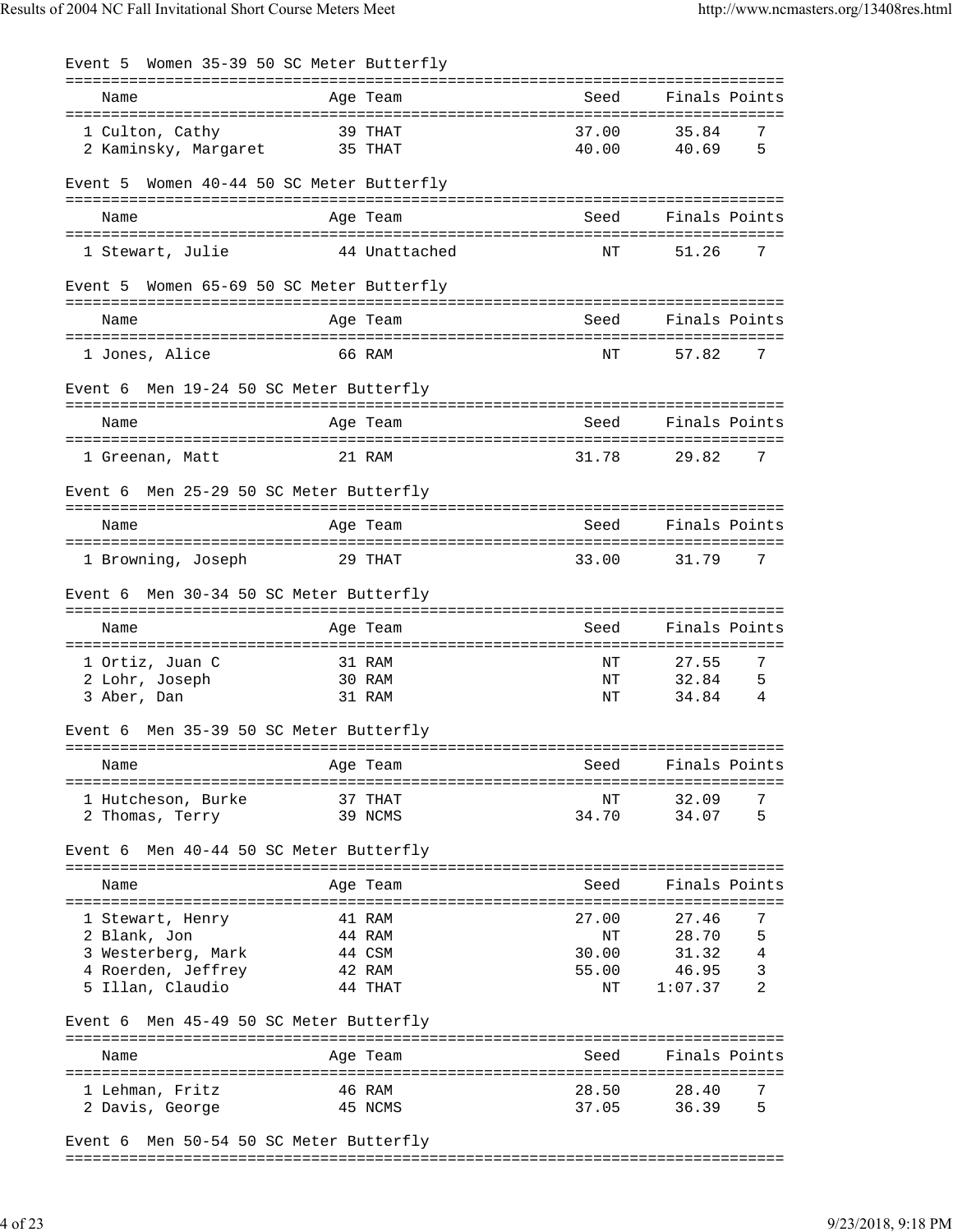|                                                 | Age Team                              | Seed    | Finals Points             |
|-------------------------------------------------|---------------------------------------|---------|---------------------------|
|                                                 |                                       | 29.50   |                           |
| 1 Trevisan, Paul<br>2 Drumm, Thomas             | 53 Unattached<br>52 Unattached        | 35.00   | 29.55<br>7<br>37.77<br>5  |
| 3 Gosha, Joe                                    | 51 NCMS                               | 41.50   | 38.98<br>4                |
|                                                 |                                       |         |                           |
| Event 9 Women 25-29 100 SC Meter Breaststroke   |                                       |         |                           |
| Name                                            | Age Team                              | Seed    | Finals Points             |
|                                                 |                                       |         |                           |
| 1 Nagle, Cynthia<br>39.57 45.40                 | 26 THAT                               | 1:24.30 | 7<br>1:24.97              |
| Event 9 Women 30-34 100 SC Meter Breaststroke   |                                       |         |                           |
| Name                                            | Age Team                              | Seed    | Finals Points             |
|                                                 |                                       |         |                           |
| 1 Riley, Jennifer<br>41.38 45.88                | 32 RAM                                | ΝT      | 1:27.26<br>7              |
| Event 9                                         | Women 35-39 100 SC Meter Breaststroke |         |                           |
| Name                                            | Age Team                              | Seed    | Finals Points             |
|                                                 |                                       |         |                           |
| 1 Reynolds, Ronda T<br>46.51 52.71              | 39 TGM                                | 1:43.06 | 1:39.22<br>7              |
| Event 9                                         | Women 40-44 100 SC Meter Breaststroke |         |                           |
| Name                                            | Age Team                              | Seed    | Finals Points             |
| 1 Springer, Margie<br>45.58 51.00               | 43 RAM                                | ΝT      | 1:36.58<br>$\overline{7}$ |
|                                                 |                                       |         |                           |
| Event 9                                         | Women 45-49 100 SC Meter Breaststroke |         |                           |
| Name                                            | Age Team                              | Seed    | Finals Points             |
|                                                 | 45 CSM                                | 1:50.00 | 1:51.41<br>7              |
| 1 Miller, Bette<br>58.18<br>53.23               |                                       |         |                           |
| 2 Thornton, Charlotte<br>58.88 1:01.29          | 47 TGM                                | 2:02.33 | 2:00.17<br>5              |
| Event 9 Women 55-59 100 SC Meter Breaststroke   |                                       |         |                           |
| Name                                            | Age Team                              | Seed    | Finals Points             |
| l Van Meeteren, Greta<br>59.48<br>54.35         | 57 TRYM                               | 1:54.80 | 1:53.83<br>7              |
| Event 9                                         | Women 65-69 100 SC Meter Breaststroke |         |                           |
| Name                                            | Age Team                              | Seed    | Finals Points             |
| 1 Newell, Sally                                 | 67 RAM                                | 1:46.77 | 1:44.72<br>7              |
| 50.01  54.71<br>2 Jones, Alice<br>56.94 1:05.85 | 66 RAM                                | ΝT      | 2:02.79<br>5              |
| Event 10                                        | Men 25-29 100 SC Meter Breaststroke   |         |                           |
| Name                                            | Age Team                              | Seed    | Finals Points             |
| 1 Porco, Filippo                                |                                       |         |                           |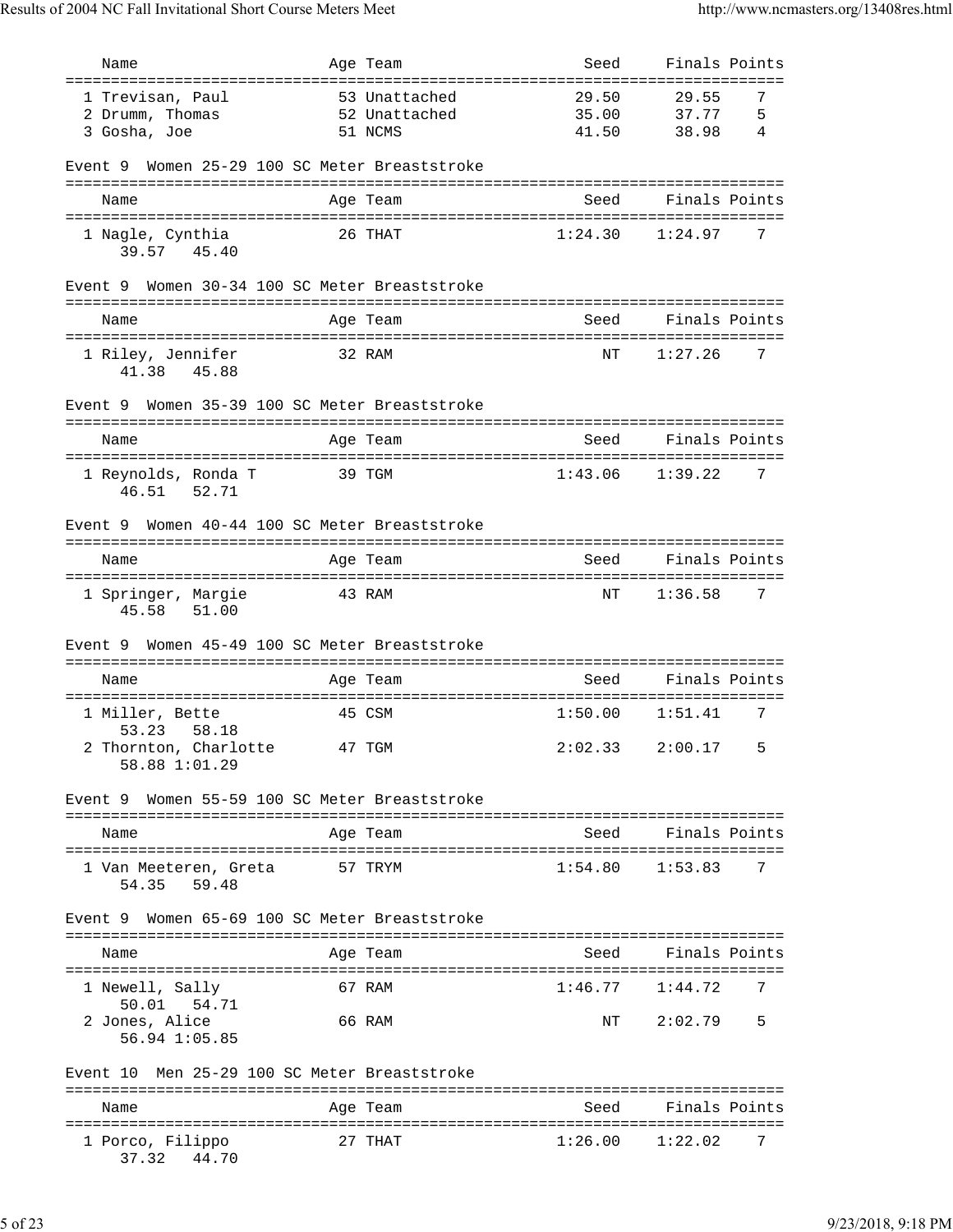| 2 Davenport, Kyle<br>40.69 45.03                    | 26 RAM        | 1:20.00             | 1:25.72<br>5       |
|-----------------------------------------------------|---------------|---------------------|--------------------|
| Men 30-34 100 SC Meter Breaststroke<br>Event 10     |               |                     |                    |
| Name                                                | Age Team      | Seed                | Finals Points      |
| 1 Parr, Derek<br>38.73 41.05                        | 30 NCMS       | 1:20.00             | 1:19.78<br>7       |
| Men 40-44 100 SC Meter Breaststroke<br>Event 10     |               |                     |                    |
| Name                                                | Age Team      |                     | Seed Finals Points |
| 1 Blank, Jon                                        | 44 RAM        | ΝT                  | 1:12.04<br>7       |
| 34.10<br>37.94<br>2 Mangrum, John<br>40.35<br>47.59 | 41 RAM        | 1:25.00             | 1:27.94<br>5       |
| Event 10 Men 45-49 100 SC Meter Breaststroke        |               |                     |                    |
| Name                                                | Age Team      | Seed                | Finals Points      |
| 1 Dimsdale, Todd<br>33.83 37.82                     | 47 THAT       | $1:16.00$ $1:11.65$ | 7                  |
| Men 50-54 100 SC Meter Breaststroke<br>Event 10     |               |                     |                    |
| Name                                                | Age Team      | Seed                | Finals Points      |
| 1 Gilchrist, Don                                    | 50 NCMS       | 1:18.00             | 7<br>1:18.02       |
| 36.45<br>41.57<br>2 Schmitz, Bob<br>36.27 42.05     | 52 THAT       | 1:17.24             | 5<br>1:18.32       |
| 3 Drumm, Thomas<br>46.50<br>49.70                   | 52 Unattached | 1:30.00             | 1:36.20<br>4       |
| 4 Karpinos, Ralph<br>54.27<br>58.85                 | 54 NCMS       | 2:00.00             | 3<br>1:53.12       |
| -- Singer, Gregory J                                | 53 NCAM       | 1:31.00             | DQ                 |
| Men 55-59 100 SC Meter Breaststroke<br>Event 10     |               |                     |                    |
| Name                                                | Age Team      | Seed                | Finals Points      |
| 1 Husson, Bob<br>44.65<br>39.53                     | 59 TRYM       | 1:23.00             | 1:24.18<br>7       |
| Men 60-64 100 SC Meter Breaststroke<br>Event 10     |               |                     |                    |
| Name                                                | Age Team      | Seed                | Finals Points      |
| l Van Meeteren, Hans<br>47.59<br>54.04              | 60 TRYM       | 1:43.52             | 1:41.63<br>7       |
| Women 25-29 50 SC Meter Backstroke<br>Event 11      |               |                     |                    |
| Name                                                | Age Team      | Seed                | Finals Points      |
| 1 Brady, Kelly                                      | 26 RAM        | 35.00               | 37.60<br>7         |
| Women 40-44 50 SC Meter Backstroke<br>Event 11      |               |                     |                    |
| Name                                                | Age Team      | Seed                | Finals Points      |
| 1 Wicker, Cheryl                                    | 44 THAT       | 41.31               | 41.72<br>7         |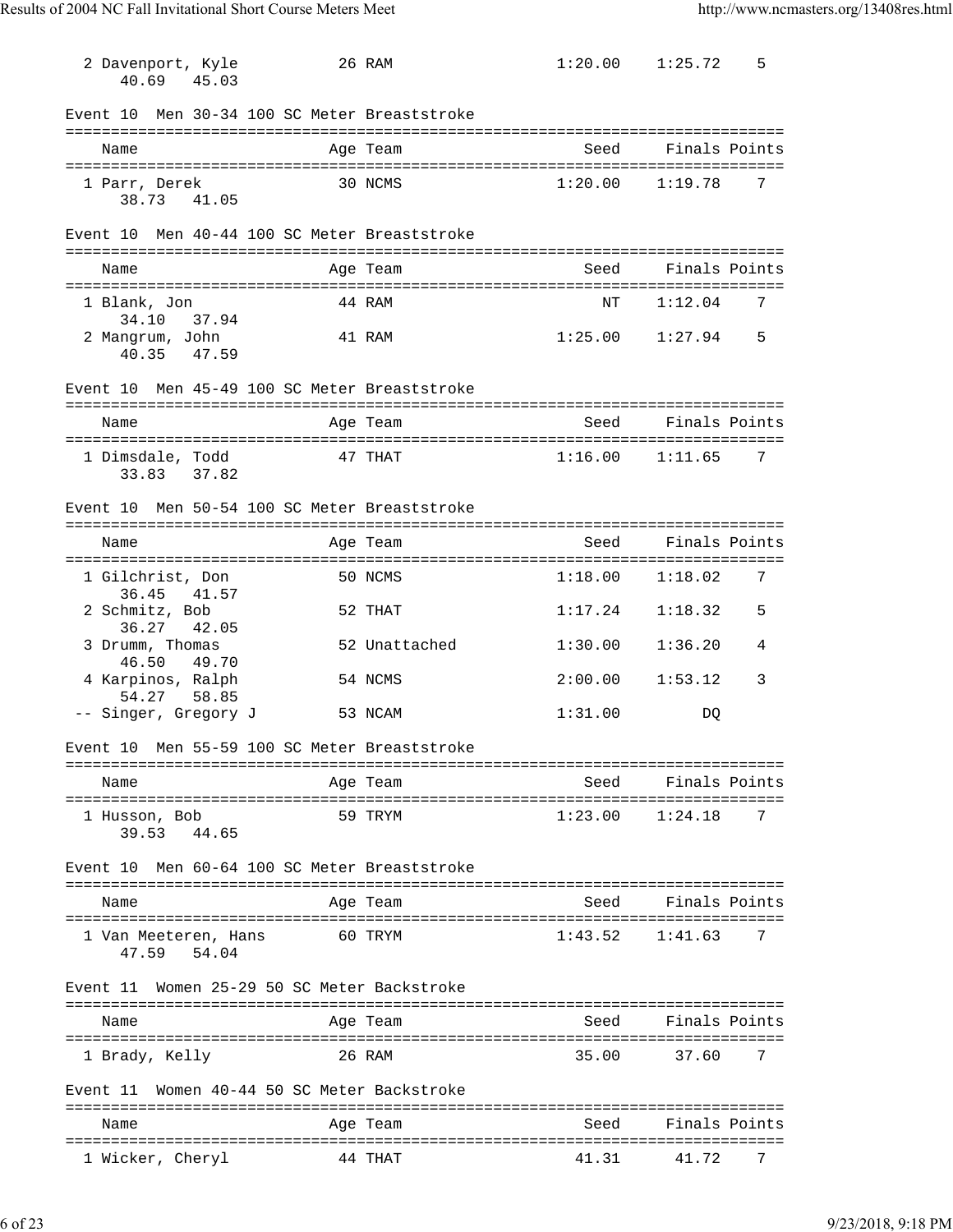| Event 11                                                | Women 45-49 50 SC Meter Backstroke |                           |                                        |
|---------------------------------------------------------|------------------------------------|---------------------------|----------------------------------------|
| Name                                                    | ==========<br>Age Team             | -----------------<br>Seed | Finals Points                          |
| 1 Garrou, Terri<br>2 London, Stephanie                  | 47 LEWR<br>47 THAT                 | 46.00<br>NΤ               | 48.06<br>7<br>5<br>48.40               |
| Event 11                                                | Women 50-54 50 SC Meter Backstroke |                           |                                        |
| Name                                                    | Age Team                           | Seed                      | Finals Points                          |
| 1 Rogers, Eugenia<br>2 Phillips, Rita                   | 52 AMS<br>51 CSM                   | 46.00                     | 7<br>44.14<br>$1:02.59$ $1:05.27$<br>5 |
| Event 11<br>======================================      | Women 55-59 50 SC Meter Backstroke |                           |                                        |
| Name                                                    | Age Team                           | Seed                      | Finals Points                          |
| 1 Mitchell, Jeannie                                     | 58 AMS                             | 40.43                     | 7<br>41.64                             |
| Event 11                                                | Women 70-74 50 SC Meter Backstroke |                           |                                        |
| Name                                                    | Age Team                           | Seed                      | Finals Points                          |
| 1 Robbins-Bonitz, Suzanne 71 SAC                        |                                    | 53.00                     | 7<br>51.47                             |
| Event 12                                                | Men 19-24 50 SC Meter Backstroke   |                           |                                        |
| =================================<br>Name               | Age Team                           | Seed                      | Finals Points                          |
| 1 Greenan, Matt                                         | 21 RAM                             | 31.12                     | 29.57<br>7                             |
| Event 12                                                | Men 25-29 50 SC Meter Backstroke   |                           |                                        |
| Name                                                    | Age Team                           | Seed                      | Finals Points                          |
| 1 Murphy, Jimmy<br>2 Browning, Joseph                   | 29 DAMA<br>29 THAT                 | 33.92<br>43.00            | 7<br>33.49<br>36.55<br>5               |
| Event 12                                                | Men 30-34 50 SC Meter Backstroke   |                           |                                        |
| Name                                                    | Age Team                           | Seed                      | -----------------<br>Finals Points     |
| =====================<br>1 Parr, Derek                  | 30 NCMS                            | ΝT                        | 41.74<br>7                             |
| Event 12                                                | Men 45-49 50 SC Meter Backstroke   |                           |                                        |
| Name                                                    | Age Team                           | Seed                      | Finals Points                          |
| 1 Lehman, Fritz<br>2 Klein, Jonathan<br>3 Davis, George | 46 RAM<br>47 THAT<br>45 NCMS       | 29.00<br>29.85<br>41.81   | 28.83<br>7<br>31.18<br>5<br>41.56<br>4 |
| Event 12                                                | Men 60-64 50 SC Meter Backstroke   |                           |                                        |
| Name                                                    | Age Team                           | Seed                      | Finals Points                          |
| 1 Enyart, Jim                                           | 63 SAC                             | 56.00                     | 7<br>55.25                             |
| Event 12                                                | Men 85-89 50 SC Meter Backstroke   |                           |                                        |
| Name                                                    | Age Team                           | Seed                      | Finals Points                          |
| 1 Holdrege, Fred                                        | 87 RAM                             | 1:05.00                   | 1:01.39<br>7                           |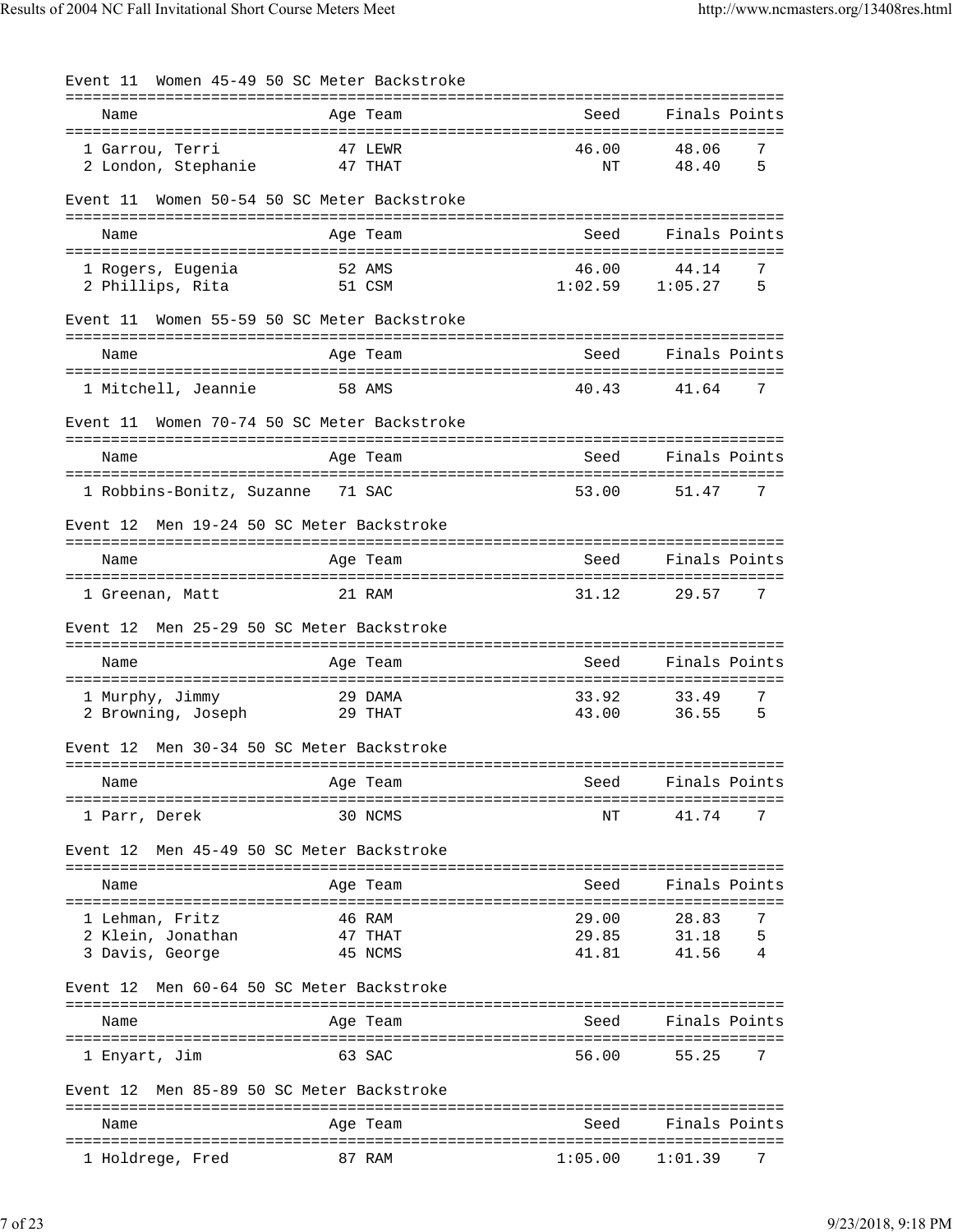| Event 13 Women 25-29 100 SC Meter Freestyle                            |                  |                               |                          |
|------------------------------------------------------------------------|------------------|-------------------------------|--------------------------|
| Name                                                                   | Age Team         | Seed                          | Finals Points            |
| 1 Keto, Alexis<br>31.88<br>35.42                                       | 26 RAM           | 1:10.00                       | 1:07.30<br>7             |
| Event 13 Women 30-34 100 SC Meter Freestyle                            |                  |                               |                          |
| Name                                                                   | Age Team         | Seed                          | Finals Points            |
| 1 Braun, Erika<br>29.50<br>31.90                                       | 32 RAM           | NT                            | 7<br>1:01.40             |
| 2 Sousa, Sara<br>39.75 43.99                                           | 33 DAMA          |                               | $1:28.00$ $1:23.74$<br>5 |
| Event 13 Women 35-39 100 SC Meter Freestyle                            |                  |                               |                          |
| Name                                                                   | Age Team         | Seed                          | Finals Points            |
| 1 Williams, Heidi<br>31.88<br>34.08                                    | 35 NCAM          | 1:07.70                       | 7<br>1:05.96             |
| 2 Culton, Cathy<br>40.45<br>33.91                                      | 39 THAT          | 1:15.00                       | 1:14.36<br>5             |
| 3 Kaminsky, Margaret<br>38.28<br>42.01                                 | 35 THAT          | 1:21.00                       | 1:20.29<br>4             |
| 4 Reynolds, Ronda T<br>39.29 41.30                                     | 39 TGM           | 1:23.27                       | 3<br>1:20.59             |
| Event 13 Women 40-44 100 SC Meter Freestyle                            |                  |                               |                          |
| Name                                                                   | Age Team         | Seed                          | Finals Points            |
| 1 Stewart, Julie<br>47.24<br>44.26                                     | 44 Unattached    | ΝT                            | 1:31.50<br>7             |
| Event 13 Women 45-49 100 SC Meter Freestyle                            |                  |                               |                          |
| Name                                                                   | Age Team         | Seed                          | Finals Points            |
| 1 Satter, Jane<br>42.48<br>39.59                                       | 48 THAT          | 1:21.66                       | 7<br>1:22.07             |
| Event 13 Women 50-54 100 SC Meter Freestyle<br>======================= | ================ | ============================= |                          |
| Name                                                                   | Age Team         | Seed                          | Finals Points            |
| 1 Phillips, Rita<br>59.27 1:10.83                                      | 51 CSM           | 2:00.00                       | 2:10.10<br>7             |
| Women 60-64 100 SC Meter Freestyle<br>Event 13                         |                  |                               |                          |
| Name                                                                   | Age Team         | Seed                          | Finals Points            |
| 1 Husson, Susan<br>53.15<br>44.48                                      | 60 TRYM          | 1:37.00                       | 1:37.63<br>7             |
| Event 13 Women 70-74 100 SC Meter Freestyle                            | =============    | ==============                |                          |
| Name                                                                   | Age Team         | Seed                          | Finals Points            |
| 1 Eisele, Barbara<br>53.39 1:01.63                                     | 74 HHAC          | 2:04.00                       | 1:55.02<br>7             |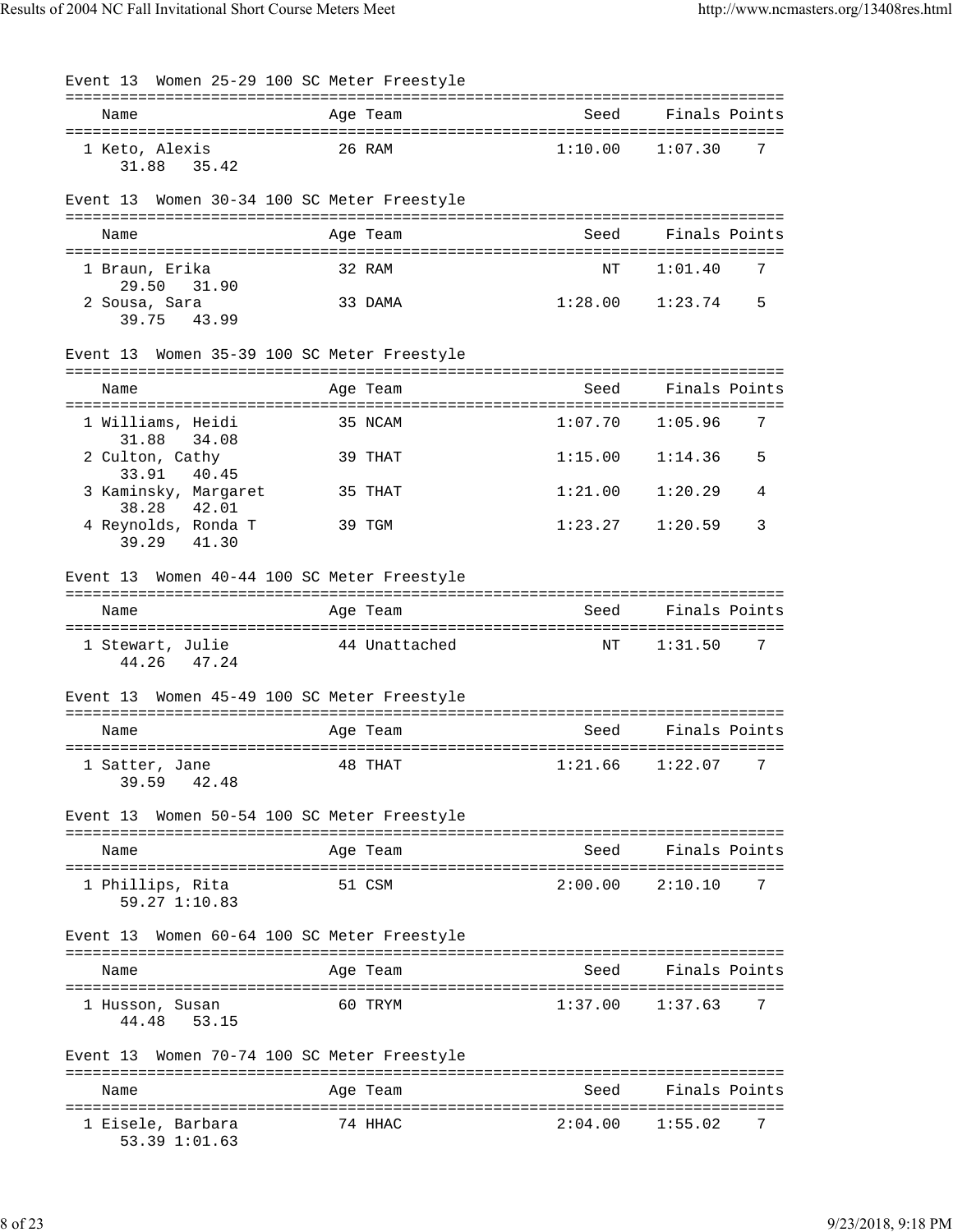| Event 14 Men 19-24 100 SC Meter Freestyle                |               |         |               |
|----------------------------------------------------------|---------------|---------|---------------|
| Name                                                     | Age Team      | Seed    | Finals Points |
| 1 Greenan, Matt<br>28.38<br>32.83                        | 21 RAM        | 57.65   | 7<br>1:01.21  |
| Event 14 Men 25-29 100 SC Meter Freestyle                |               |         |               |
| Name                                                     | Age Team      | Seed    | Finals Points |
| 1 Haberman, Brandon<br>33.11<br>30.08                    | 27 RAM        | 1:02.00 | 1:03.19<br>7  |
| Event 14 Men 30-34 100 SC Meter Freestyle                |               |         |               |
| Name                                                     | Age Team      | Seed    | Finals Points |
| 1 Ortiz, Juan C                                          | 31 RAM        | NΤ      | 57.67<br>7    |
| 27.19<br>30.48<br>2 Lohr, Joseph<br>29.65<br>32.17       | 30 RAM        | 1:06.00 | 1:01.82<br>5  |
| 3 Katt, Brian<br>29.60<br>33.12                          | 31 THAT       | 1:05.00 | 4<br>1:02.72  |
| Event 14 Men 35-39 100 SC Meter Freestyle                |               |         |               |
| Name                                                     | Age Team      | Seed    | Finals Points |
| =====================<br>1 Sousa, Greg<br>33.85<br>31.90 | 35 DAMA       | 1:07.00 | 7<br>1:05.75  |
| 2 Hutcheson, Burke<br>31.59<br>35.66                     | 37 THAT       | ΝT      | 1:07.25<br>5  |
| 3 George, Dan<br>33.09<br>36.84                          | 38 THAT       | 1:12.00 | 1:09.93<br>4  |
| 4 Thomas, Terry<br>34.73<br>39.44                        | 39 NCMS       | 1:08.60 | 1:14.17<br>3  |
| Event 14 Men 45-49 100 SC Meter Freestyle                |               |         |               |
| Name                                                     | Age Team      | Seed    | Finals Points |
| 1 Davis, George<br>37.97<br>32.50                        | 45 NCMS       | 1:10.83 | 1:10.47<br>7  |
| Event 14 Men 50-54 100 SC Meter Freestyle                |               |         |               |
| Name                                                     | Age Team      | Seed    | Finals Points |
| 1 Trevisan, Paul<br>26.33<br>29.55                       | 53 Unattached | 56.00   | 55.88<br>7    |
| 2 Gilchrist, Don<br>31.45<br>29.78                       | 50 NCMS       | 1:04.00 | 1:01.23<br>5  |
| 3 Schmitz, Bob<br>29.75<br>33.79                         | 52 THAT       | ΝT      | 1:03.54<br>4  |
| 4 Gosha, Joe<br>32.28<br>35.50                           | 51 NCMS       | 1:10.00 | 1:07.78<br>3  |
| 5 Singer, Gregory J<br>40.15<br>35.21                    | 53 NCAM       | 1:16.00 | 1:15.36<br>2  |
| Event 14 Men 65-69 100 SC Meter Freestyle                |               |         |               |
| Name                                                     | Age Team      | Seed    | Finals Points |
| 1 Clark, Jerry                                           | 67 CSM        | 1:08.00 | 7<br>1:07.79  |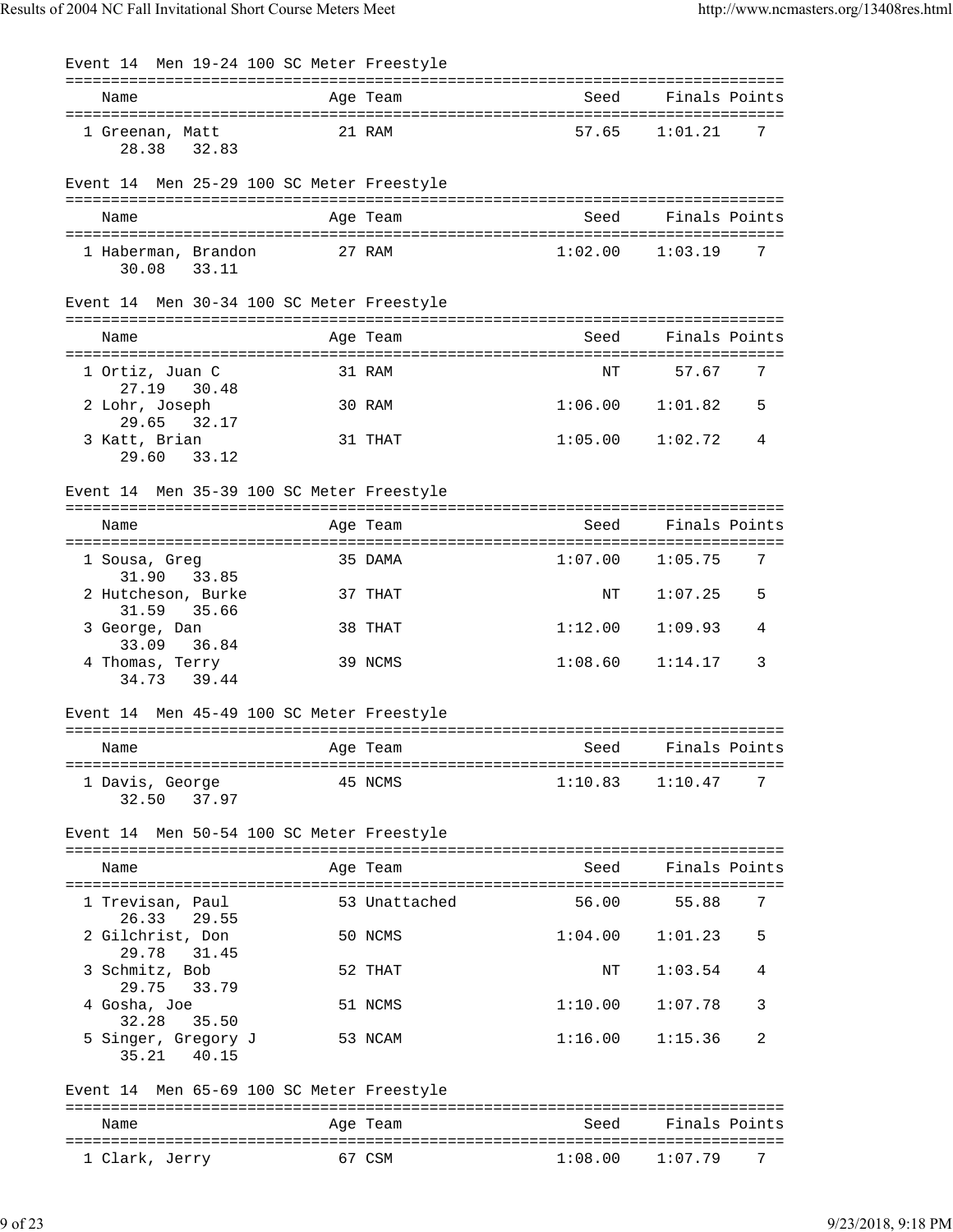32.75 35.04

| Event 14 Men 70-74 100 SC Meter Freestyle              |                                  |                         |                                    |                                   |   |
|--------------------------------------------------------|----------------------------------|-------------------------|------------------------------------|-----------------------------------|---|
| Name                                                   |                                  | Age Team                | Seed                               | Finals Points                     |   |
| 1 Costandy, Nabil<br>49.38 58.11                       |                                  | 73 TRYM                 | NΤ                                 | 1:47.49                           | 7 |
| Event 14 Men 80-84 100 SC Meter Freestyle              |                                  |                         |                                    |                                   |   |
| Name                                                   |                                  | Age Team                | Seed                               | Finals Points                     |   |
| 1 Perry, Robert<br>56.73 1:08.50                       |                                  | 81 NCAM                 | 1:50.00                            | 2:05.23                           | 7 |
| Women 30-34 100 SC Meter Butterfly<br>Event 15         |                                  |                         |                                    |                                   |   |
| Name                                                   |                                  | Age Team                | Seed                               | Finals Points                     |   |
| 1 Inscore, Staci<br>34.50<br>37.66                     |                                  | 32 RAM                  | 1:11.03                            | 1:12.16                           | 7 |
| 2 Demilia, Mary<br>48.39<br>41.13                      |                                  | 33 RAM                  |                                    | $1:20.00$ $1:29.52$               | 5 |
| Event 15 Women 35-39 100 SC Meter Butterfly            |                                  |                         |                                    |                                   |   |
| Name                                                   |                                  | Age Team                | Seed                               | Finals Points                     |   |
| 1 Culton, Cathy<br>39.32<br>50.46                      |                                  | 39 THAT                 | ΝT                                 | 1:29.78                           | 7 |
| Event 16                                               | Men 25-29 100 SC Meter Butterfly |                         |                                    |                                   |   |
|                                                        |                                  |                         |                                    |                                   |   |
| Name                                                   |                                  | Age Team                | ========================<br>Seed   | Finals Points                     |   |
| 1 Ferris, Michael                                      |                                  | =============<br>27 CSM | ============================<br>ΝT | 1:06.95                           | 7 |
| 31.68<br>35.27<br>2 Haberman, Brandon                  |                                  | 27 RAM                  | 1:10.00                            | 1:12.05                           | 5 |
| 33.40<br>38.65<br>3 Browning, Joseph<br>40.58<br>32.80 |                                  | 29 THAT                 | 1:20.00                            | 1:13.38                           | 4 |
| Event 16 Men 30-34 100 SC Meter Butterfly              |                                  |                         |                                    |                                   |   |
| Name                                                   |                                  | Age Team                | Seed                               | Finals Points                     |   |
| 1 Ortiz, Juan C                                        |                                  | 31 RAM                  | NΤ                                 | 1:02.72                           | 7 |
| 32.97<br>29.75<br>2 Aber, Dan<br>35.92<br>41.21        |                                  | 31 RAM                  | NT                                 | 1:17.13                           | 5 |
| Event 16 Men 35-39 100 SC Meter Butterfly              |                                  |                         |                                    |                                   |   |
| Name                                                   |                                  | Age Team                | Seed                               | Finals Points                     |   |
| 1 Sousa, Greg<br>40.86 47.45                           |                                  | 35 DAMA                 | 1:25.00                            | 1:28.31                           | 7 |
| Men 40-44 100 SC Meter Butterfly<br>Event 16           |                                  |                         |                                    |                                   |   |
| Name                                                   |                                  | Age Team                | Seed                               | Finals Points<br>================ |   |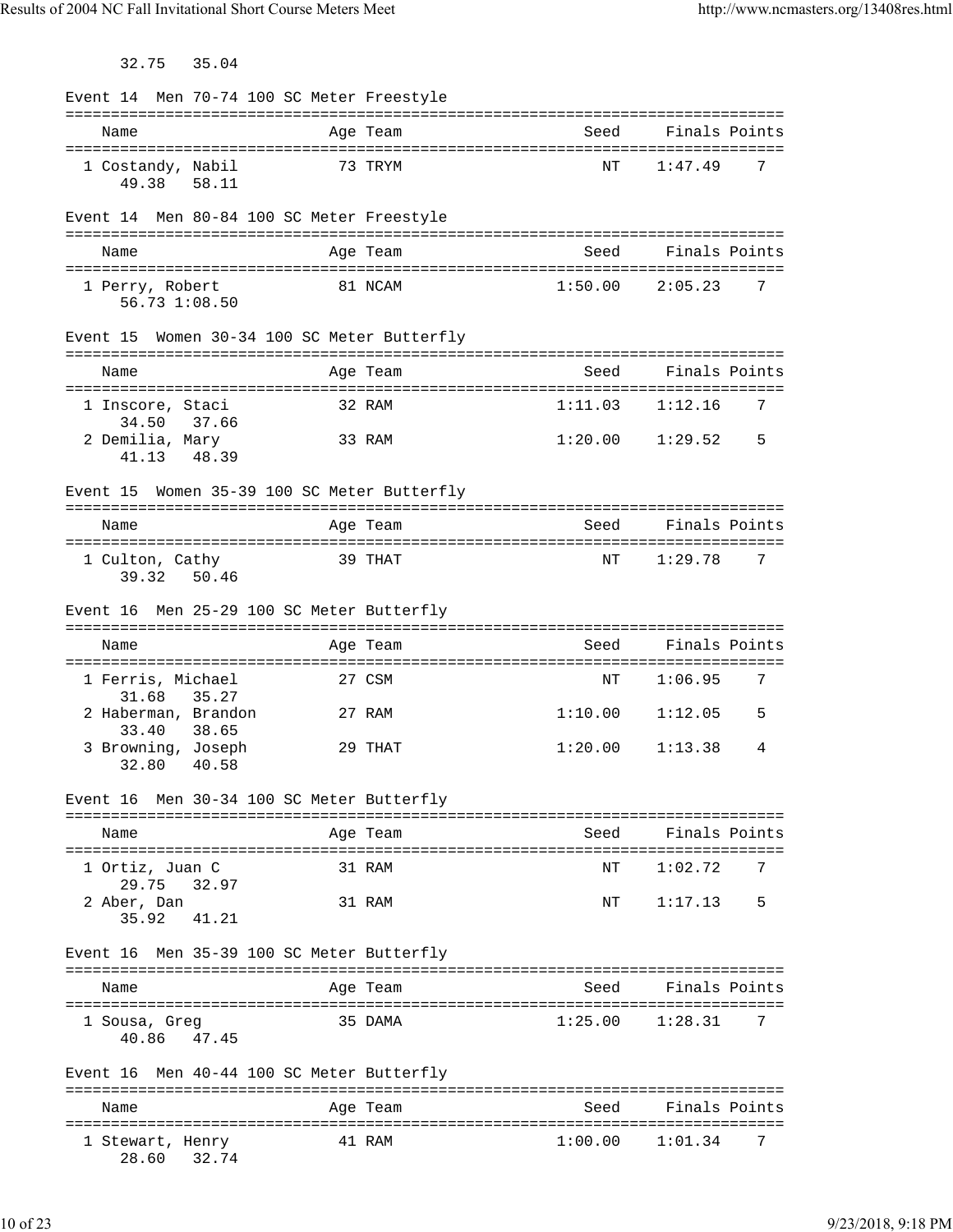| 2 Westerberg, Mark<br>38.88<br>32.95      | 44 CSM                               | 1:02.00       | 1:11.83<br>5             |
|-------------------------------------------|--------------------------------------|---------------|--------------------------|
| Event 16                                  | Men 45-49 100 SC Meter Butterfly     |               |                          |
| Name                                      | Age Team                             | Seed          | Finals Points            |
| 1 Klein, Jonathan<br>30.44 34.34          | 47 THAT                              | 1:06.03       | 7<br>1:04.78             |
| Event 16 Men 50-54 100 SC Meter Butterfly |                                      |               |                          |
| Name                                      | Age Team                             | Seed          | Finals Points            |
| 1 Drumm, Thomas<br>41.75 50.68            | 52 Unattached                        | 1:24.00       | 1:32.43<br>7             |
| Event 16 Men 70-74 100 SC Meter Butterfly |                                      |               |                          |
| Name                                      | Age Team                             | Seed          | Finals Points            |
| 1 Huson, John J<br>$52.69$ $1:05.53$      | 70 Unattached                        | 2:04.00       | 7<br>1:58.22             |
| Event 17                                  | Women 25-29 50 SC Meter Breaststroke |               |                          |
| Name                                      | Age Team                             | Seed          | Finals Points            |
| 1 Nagle, Cynthia                          | 26 THAT                              | 38.65         | 39.90<br>7               |
| Event 17                                  | Women 30-34 50 SC Meter Breaststroke |               |                          |
| Name                                      | Age Team                             | Seed          | Finals Points            |
| 1 Riley, Jennifer<br>2 Sousa, Sara        | 32 RAM<br>33 DAMA                    | NΤ<br>1:00.00 | 40.60<br>7<br>55.75<br>5 |
| Event 17                                  | Women 35-39 50 SC Meter Breaststroke |               |                          |
| Name                                      | Age Team                             | Seed          | Finals Points            |
| 1 Reynolds, Ronda T                       | 39 TGM                               | 46.51         | 44.73<br>7               |
| Event 17                                  | Women 45-49 50 SC Meter Breaststroke |               |                          |
| Name                                      | Age Team                             | Seed          | Finals Points            |
| 1 Miller, Bette                           | 45 CSM                               | 45.00         | 7<br>52.38               |
| Event 17                                  | Women 55-59 50 SC Meter Breaststroke |               |                          |
| Name                                      | Age Team                             | Seed          | Finals Points            |
| l Van Meeteren, Greta                     | 57 TRYM                              | 53.50         | 52.19<br>7               |
| Event 17                                  | Women 65-69 50 SC Meter Breaststroke |               |                          |
| Name                                      | Age Team                             | Seed          | Finals Points            |
| 1 Jones, Alice                            | 66 RAM                               | NΤ            | 7<br>54.67               |
| Event 17                                  | Women 70-74 50 SC Meter Breaststroke |               |                          |
| Name                                      | Age Team                             | Seed          | Finals Points            |
|                                           |                                      |               |                          |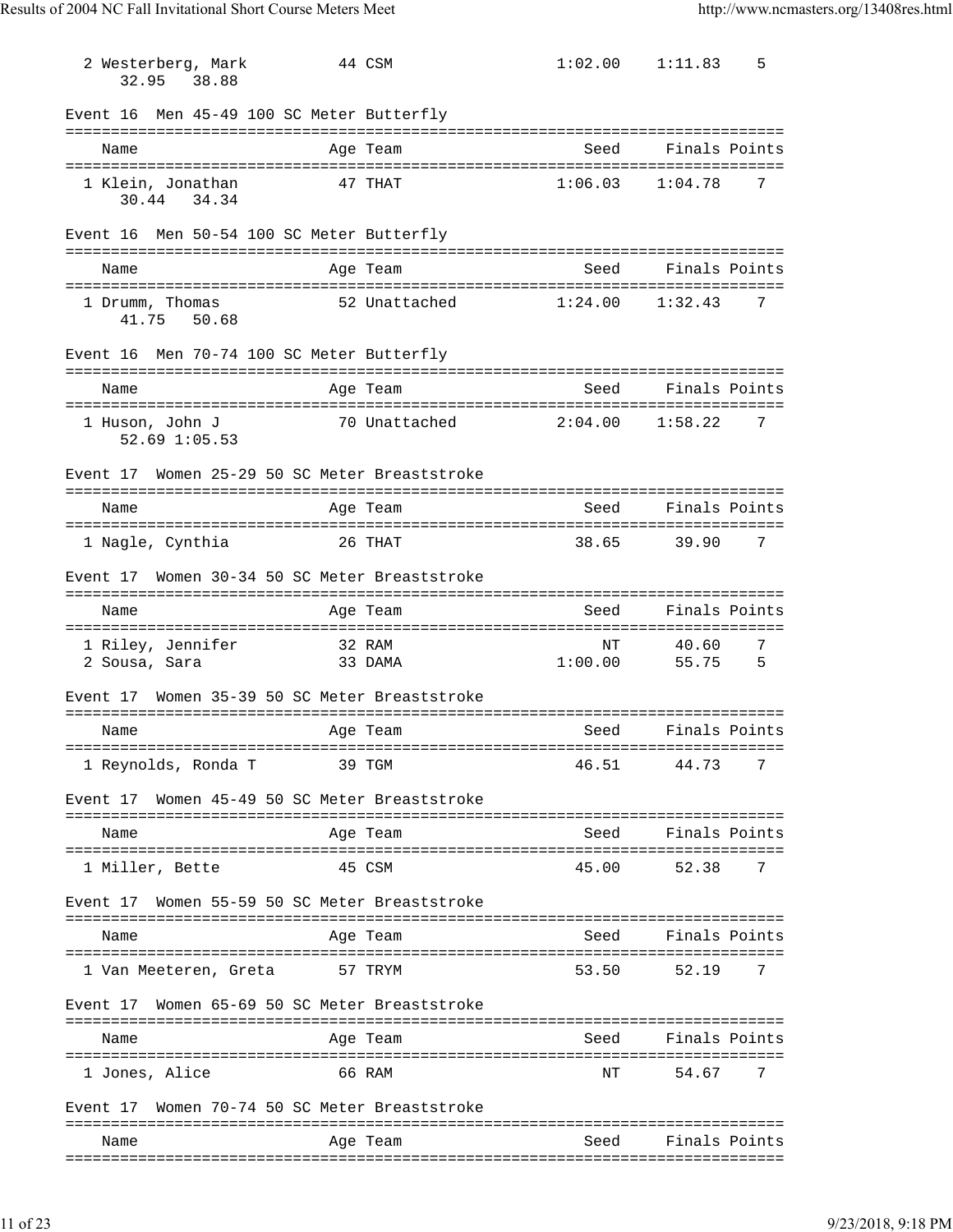| 1 Robbins-Bonitz, Suzanne                          | 71 SAC                             | 1:05.00                                      | 1:02.40        | 7      |
|----------------------------------------------------|------------------------------------|----------------------------------------------|----------------|--------|
| Event 18                                           | Men 25-29 50 SC Meter Breaststroke |                                              |                |        |
| Name                                               | Age Team                           | ====================================<br>Seed | Finals Points  |        |
|                                                    |                                    | ==============================               |                |        |
| 1 Murphy, Jimmy                                    | 29 DAMA                            | 35.94                                        | 35.98          | 7<br>5 |
| 2 Porco, Filippo<br>3 Davenport, Kyle              | 27 THAT<br>26 RAM                  | 37.00<br>38.00                               | 36.73<br>39.83 | 4      |
|                                                    |                                    |                                              |                |        |
| Event 18                                           | Men 30-34 50 SC Meter Breaststroke |                                              |                |        |
| Name                                               | Age Team                           | Seed                                         | Finals Points  |        |
| 1 Parr, Derek                                      | 30 NCMS                            | 35.45                                        | 34.48          | 7      |
| 2 Lohr, Joseph                                     | 30 RAM                             | 38.00                                        | 38.30          | 5      |
| Event 18<br>====================================== | Men 40-44 50 SC Meter Breaststroke |                                              |                |        |
| Name                                               | Age Team                           | Seed                                         | Finals Points  |        |
| =====================                              | ===================                | ================================             |                |        |
| 1 Blank, Jon                                       | 44 RAM                             | NΤ                                           | 33.02          | 7      |
| 2 Mangrum, John<br>3 Roerden, Jeffrey              | 41 RAM<br>42 RAM                   | 40.00<br>1:00.00                             | 39.57<br>56.11 | 5<br>4 |
| 4 Illan, Claudio                                   | 44 THAT                            | 1:05.00                                      | 1:00.24        | 3      |
| Event 18                                           | Men 45-49 50 SC Meter Breaststroke |                                              |                |        |
| Name                                               | Age Team                           | Seed                                         | Finals Points  |        |
| ======================================             |                                    | ===============================              |                |        |
| 1 Dimsdale, Todd                                   | 47 THAT                            | 33.00                                        | 33.17          | 7      |
| Event 18                                           | Men 50-54 50 SC Meter Breaststroke |                                              |                |        |
| Name                                               | Age Team                           | Seed                                         | Finals Points  |        |
| 1 Schmitz, Bob                                     | 52 THAT                            | 35.06                                        | 36.27          | 7      |
| 2 Singer, Gregory J                                | 53 NCAM                            | 43.00                                        | 43.54          | 5      |
| Event 18                                           | Men 55-59 50 SC Meter Breaststroke |                                              |                |        |
| Name                                               | =================<br>Age Team      | Seed                                         | Finals Points  |        |
| 1 Husson, Bob                                      | 59 TRYM                            | 38.00                                        | 38.07          | 7      |
| Event 18                                           | Men 60-64 50 SC Meter Breaststroke |                                              |                |        |
| Name                                               | Age Team                           | Seed                                         | Finals Points  |        |
|                                                    |                                    |                                              |                |        |
| 1 Van Meeteren, Hans                               | 60 TRYM                            | 47.62                                        | 46.48          | 7      |
| Event 18                                           | Men 70-74 50 SC Meter Breaststroke |                                              |                |        |
| Name                                               | Age Team                           | Seed                                         | Finals Points  |        |
| 1 Costandy, Nabil                                  | 73 TRYM                            | NΤ                                           | 1:00.13        | 7      |
| Event 19                                           | Women 25-29 100 SC Meter IM        |                                              |                |        |
| Name                                               | Age Team                           | Seed                                         | Finals Points  |        |
|                                                    |                                    |                                              |                |        |
| 1 Brady, Kelly<br>35.95<br>42.77                   | 26 RAM                             | 1:13.00                                      | 1:18.72        | 7      |
| 2 Keto, Alexis<br>37.21<br>43.95                   | 26 RAM                             | 1:21.00                                      | 1:21.16        | 5      |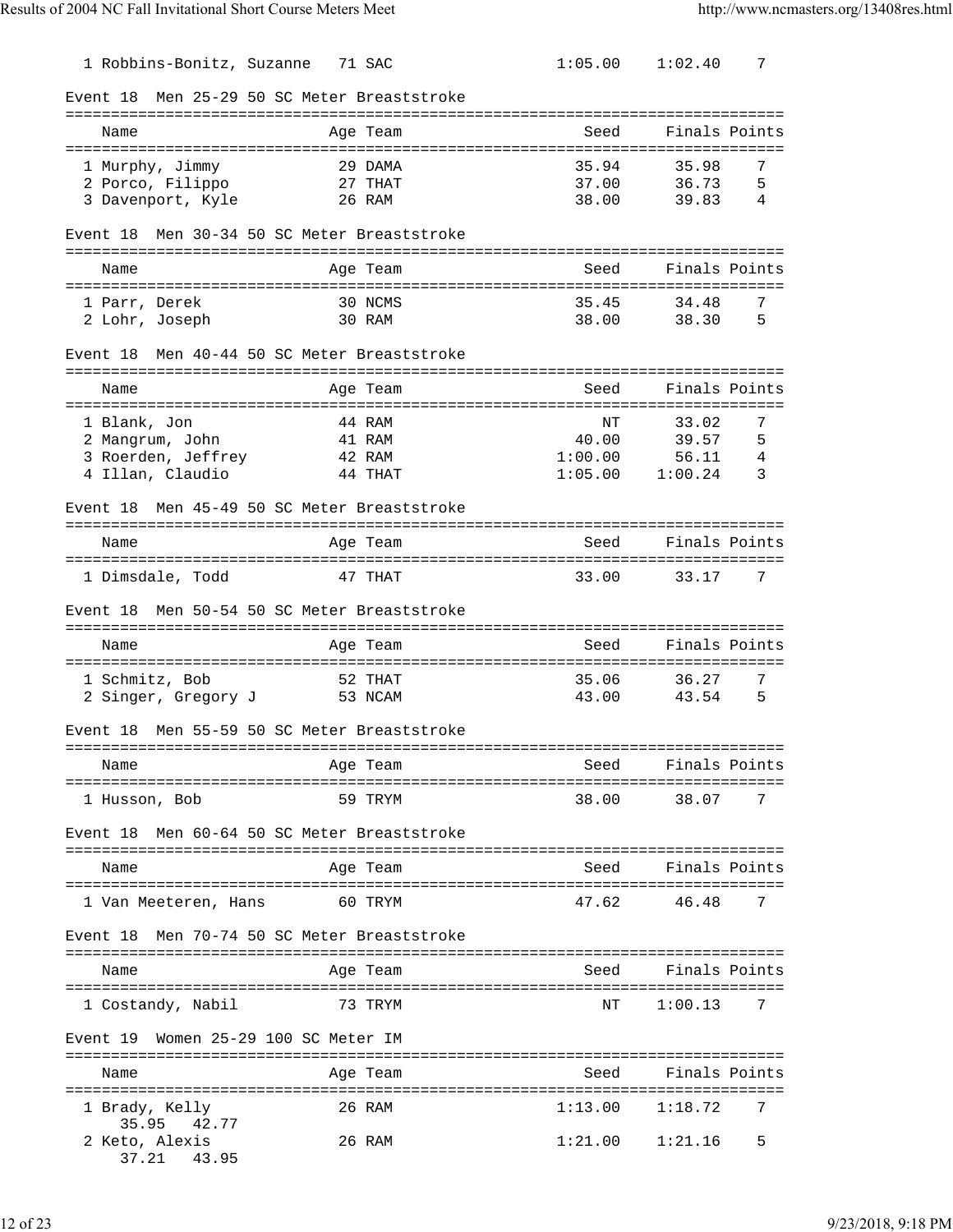| Event 19 Women 30-34 100 SC Meter IM     |               |                     |               |
|------------------------------------------|---------------|---------------------|---------------|
| Name                                     | Age Team      | Seed                | Finals Points |
| 1 Braun, Erika<br>32.83 38.73            | 32 RAM        | NΤ                  | 7<br>1:11.56  |
| Event 19 Women 35-39 100 SC Meter IM     |               |                     |               |
| Name                                     | Age Team      | Seed                | Finals Points |
| 1 Culton, Cathy<br>48.68<br>43.45        | 39 THAT       | $1:27.00$ $1:32.13$ | 7             |
| Event 19 Women 40-44 100 SC Meter IM     |               |                     |               |
| Name                                     | Age Team      | Seed                | Finals Points |
| 1 Nowak, Elizabeth<br>36.59<br>40.90     | 41 THAT       | 1:35.00             | 1:17.49<br>7  |
| 2 Springer, Margie<br>40.78<br>45.07     | 43 RAM        | NΤ                  | 5<br>1:25.85  |
| 3 Wicker, Cheryl<br>43.98<br>52.17       | 44 THAT       | ΝT                  | 1:36.15<br>4  |
| 4 Stewart, Julie<br>49.24 55.44          | 44 Unattached | ΝT                  | 1:44.68<br>3  |
| Event 19 Women 45-49 100 SC Meter IM     |               |                     |               |
| Name                                     | Age Team      | Seed                | Finals Points |
| 1 Garrou, Terri<br>46.55 56.88           | 47 LEWR       | 1:41.00             | 1:43.43<br>7  |
| 2 London, Stephanie<br>52.82<br>58.06    | 47 THAT       | ΝT                  | 1:50.88<br>5  |
| 3 Miller, Bette<br>56.47<br>57.68        | 45 CSM        | 1:50.00             | 1:54.15<br>4  |
| 4 Thornton, Charlotte<br>$1:01.78$ 59.64 | 47 TGM        | 2:01.14             | 2:01.42<br>3  |
| Event 19 Women 55-59 100 SC Meter IM     |               |                     |               |
| Name                                     | Age Team      | Seed                | Finals Points |
| 1 Mitchell, Jeannie<br>44.39<br>51.80    | 58 AMS        | 1:35.19             | 1:36.19<br>7  |
| Event 19 Women 65-69 100 SC Meter IM     |               |                     |               |
| Name                                     | Age Team      | Seed                | Finals Points |
| 1 Newell, Sally<br>50.78<br>50.65        | 67 RAM        | 1:41.70             | 1:41.43<br>7  |
| 2 Jones, Alice<br>58.95 1:02.01          | 66 RAM        | NT                  | 2:00.96<br>5  |
| Women 70-74 100 SC Meter IM<br>Event 19  |               |                     |               |
| Name                                     | Age Team      | Seed                | Finals Points |
| 1 Eisele, Barbara<br>$1:04.92$ $1:18.85$ | 74 HHAC       | 2:30.00             | 2:23.77<br>7  |

Event 20 Men 25-29 100 SC Meter IM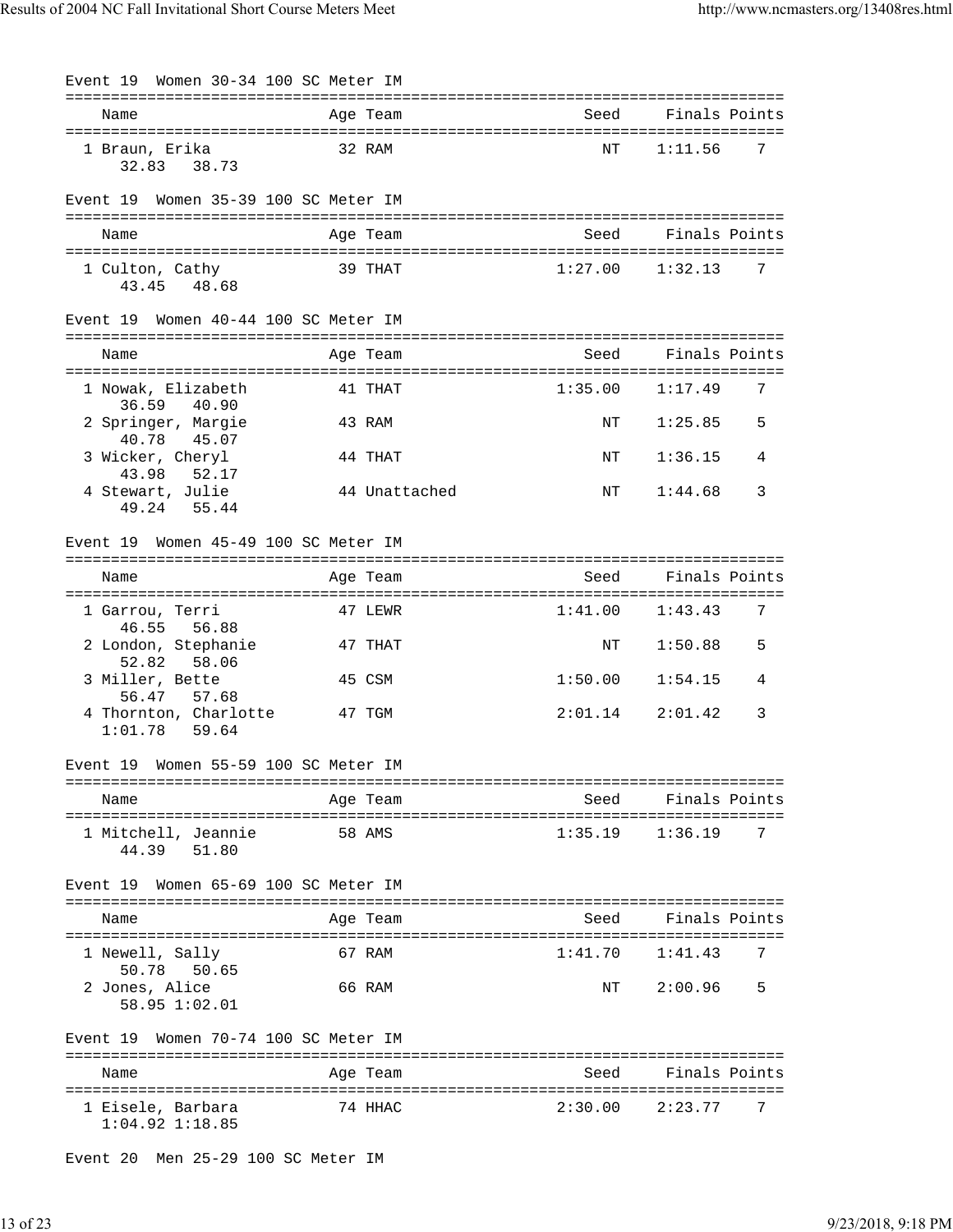| Name                                   |        | Age Team      | Seed    | Finals Points            |
|----------------------------------------|--------|---------------|---------|--------------------------|
| 1 Murphy, Jimmy<br>37.49<br>33.03      |        | 29 DAMA       | 1:10.17 | 1:10.52<br>7             |
| 2 Davenport, Kyle<br>38.73<br>42.54    |        | 26 RAM        | 1:15.00 | 1:21.27<br>5             |
| 3 Porco, Filippo<br>40.75 42.97        |        | 27 THAT       | 1:18.84 | 1:23.72<br>4             |
| Men 30-34 100 SC Meter IM<br>Event 20  |        |               |         |                          |
| Name                                   |        | Age Team      | Seed    | Finals Points            |
| 1 Katt, Brian<br>39.69<br>34.13        |        | 31 THAT       |         | $1:15.00$ $1:13.82$<br>7 |
| 2 Lohr, Joseph<br>36.05<br>39.46       |        | 30 RAM        | ΝT      | 1:15.51<br>5             |
| 3 Parr, Derek<br>37.52<br>39.53        |        | 30 NCMS       | NΤ      | 1:17.05<br>4             |
| Men 35-39 100 SC Meter IM<br>Event 20  |        |               |         |                          |
| Name                                   |        | Age Team      | Seed    | Finals Points            |
| 1 Hutcheson, Burke<br>34.96 41.42      |        | 37 THAT       | NΤ      | 7<br>1:16.38             |
| 2 George, Dan<br>37.32<br>44.48        |        | 38 THAT       | ΝT      | 1:21.80<br>5             |
| Event 20 Men 40-44 100 SC Meter IM     |        |               |         |                          |
| Name                                   |        | Age Team      | Seed    | Finals Points            |
| 1 Blank, Jon<br>31.85 35.71            | 44 RAM |               | NΤ      | 1:07.56<br>7             |
| Event 20 Men 45-49 100 SC Meter IM     |        |               |         |                          |
| Name                                   |        | Age Team      | Seed    | Finals Points            |
| 1 Lehman, Fritz<br>28.67<br>34.91      |        | 46 RAM        | 1:04.00 | 1:03.58<br>7             |
| 2 Davis, George<br>39.34<br>45.40      |        | 45 NCMS       | 1:30.00 | 5<br>1:24.74             |
| Men 50-54 100 SC Meter IM<br>Event 20  |        |               |         |                          |
| Name                                   |        | Age Team      | Seed    | Finals Points            |
| 1 Gilchrist, Don<br>32.12<br>37.27     |        | 50 NCMS       | 1:10.00 | 7<br>1:09.39             |
| 2 Singer, Gregory J<br>45.58<br>41.47  |        | 53 NCAM       | 1:30.00 | 5<br>1:27.05             |
| 3 Drumm, Thomas<br>47.93<br>48.72      |        | 52 Unattached | 1:26.00 | 1:36.65<br>4             |
| 4 Karpinos, Ralph<br>52.99<br>55.16    |        | 54 NCMS       | 1:50.00 | 3<br>1:48.15             |
| Men 60-64 100 SC Meter IM<br>Event 20  |        |               |         |                          |
| Name                                   |        | Age Team      | Seed    | Finals Points            |
| 1 Van Meeteren, Hans<br>56.31<br>51.25 |        | 60 TRYM       | 1:47.11 | 1:47.56<br>7             |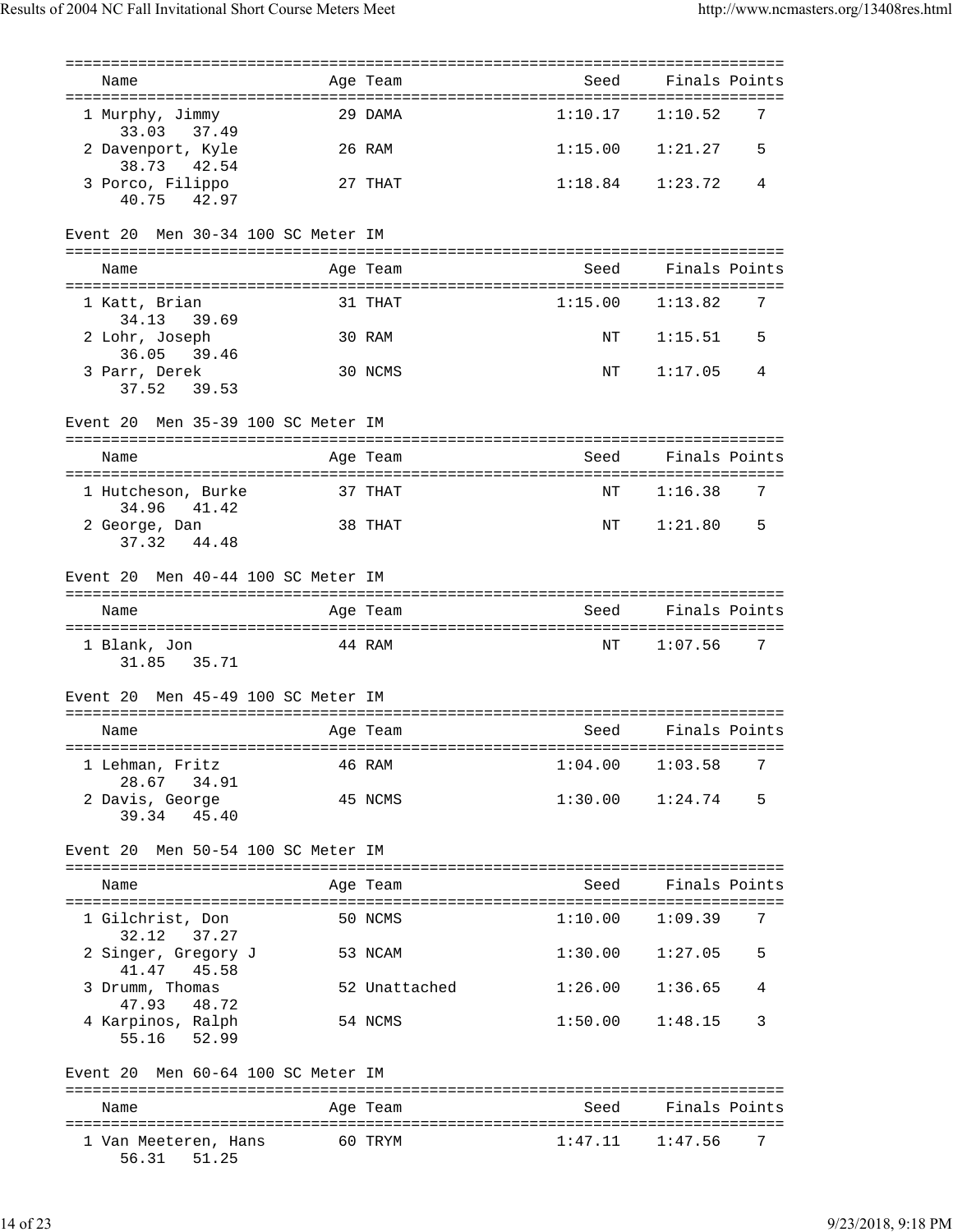2 Enyart, Jim 63 SAC 2:02.00 1:58.34 5 54.19 1:04.15 Event 21 Mixed 120-159 200 SC Meter Freestyle Relay =============================================================================== Team Seed Finals Points =============================================================================== 1 Tar Heel Aquatic Team 'D' NT 1:51.88 14 1) Schmitz, Bob 52 2) Dimsdale, Todd 47 3) Hutcheson, Burke 37 4) Klein, Jonathan 47 28.83 26.34 30.80 25.91 2 Tar Heel Aquatic Team 'A' NT 2:08.69 10 1) Nagle, Cynthia 26 2) Culton, Cathy 39 3) Lindross, Pamela 38 4) Nowak, Elizabeth 41 33.19 33.02 31.26 31.22 3 North Carolina Masters Swimmin 'A' NT 2:16.86 8 35.82 16.16 53.31 31.57 4 Tar Heel Aquatic Team 'C' NT 2:23.34 6 1) Illan, Claudio 44 2) Browning, Joseph 29 3) Porco, Filippo 27 (4) Katt, Brian 31 47.77 30.56 32.10 32.91 5 Tar Heel Aquatic Team 'B' 1999 10:35.36 4 1) Wicker, Cheryl 44 2) London, Stephanie 47 3) Satter, Jane 48 4) Kaminsky, Margaret 35 43.87 36.15 38.27 37.07 Event 21 Mixed 240-279 200 SC Meter Freestyle Relay =============================================================================== Team Seed Finals Points =============================================================================== 1 Twin Rivers YMCA Masters 'A' 1) Costandy, Nabil 73 2) Van Meeteren, Greta 57 3) Husson, Susan 60 4) Van Meeteren, Hans 60 42.66 47.79 42.48 28.38 Event 23 Women 30-34 100 SC Meter Backstroke =============================================================================== Name and Age Team Seed Finals Points =============================================================================== 1 Sousa, Sara 33 DAMA 1:50.00 1:44.99 7 50.03 54.96 Event 23 Women 40-44 100 SC Meter Backstroke =============================================================================== Name and Age Team Seed Finals Points =============================================================================== 1 Nowak, Elizabeth 41 THAT 1:30.00 1:22.71 7 1 Nowak, E11zapold<br>40.64 42.07<br>2 Wicker, Cheryl 44 THAT 1:33.20 1:32.17 5 44.91 47.26 Event 23 Women 50-54 100 SC Meter Backstroke =============================================================================== Name Age Team Seed Finals Points =============================================================================== 1 Rogers, Eugenia 52 AMS 1:37.00 1:34.12 7 47.32 46.80 Event 23 Women 65-69 100 SC Meter Backstroke =============================================================================== Name and Age Team Seed Finals Points =============================================================================== 1 Newell, Sally 67 RAM 1:41.51 1:42.63 7

```
 50.87 51.76
```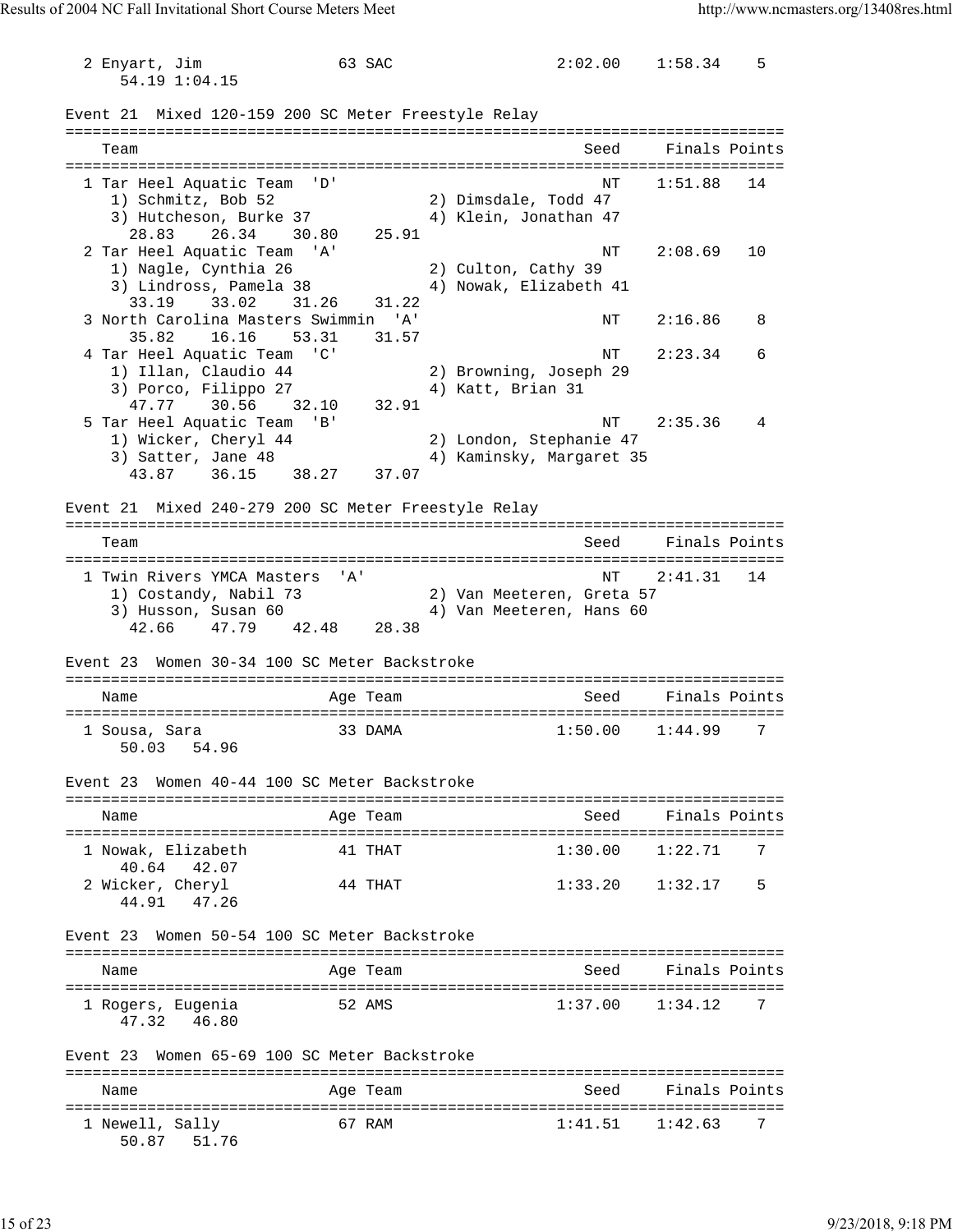| Women 70-74 100 SC Meter Backstroke<br>Event 23            |                       |                                  |                          |
|------------------------------------------------------------|-----------------------|----------------------------------|--------------------------|
| Name                                                       | Age Team              | Seed                             | Finals Points            |
| 1 Robbins-Bonitz, Suzanne<br>58.10 1:00.17                 | 71 SAC                | 2:05.00                          | 7<br>1:58.27             |
| Men 19-24 100 SC Meter Backstroke<br>Event 24              |                       |                                  |                          |
| Name                                                       | Age Team              | Seed                             | Finals Points            |
| 1 Greenan, Matt<br>35.92<br>33.64                          | 21 RAM                | 1:02.36                          | 1:09.56<br>7             |
| Men 25-29 100 SC Meter Backstroke<br>Event 24              |                       |                                  |                          |
| Name                                                       | Age Team              | Seed                             | Finals Points            |
| 1 Browning, Joseph                                         | 29 THAT               | 2:00.00                          | 1:22.55<br>7             |
| Men 35-39 100 SC Meter Backstroke<br>Event 24              |                       |                                  |                          |
| Name                                                       | Age Team              | Seed                             | Finals Points            |
| 1 George, Dan                                              | 38 THAT               | NT                               | 7<br>1:26.69             |
| 42.07<br>44.62<br>2 Sousa, Greg<br>45.33<br>44.61          | 35 DAMA               | 1:28.00                          | 1:29.94<br>5             |
| Event 24 Men 40-44 100 SC Meter Backstroke                 |                       |                                  |                          |
| Name                                                       | Age Team              | Seed                             | Finals Points            |
| -- Ponder, Reginald<br>57.26 1:06.73                       | 41 XMEN               | 2:23.00                          | DO                       |
| Men 45-49 100 SC Meter Backstroke<br>Event 24              |                       |                                  |                          |
| Name                                                       | Age Team              | ========================<br>Seed | Finals Points            |
| ===================<br>1 Klein, Jonathan<br>34.17<br>34.08 | ==========<br>47 THAT | NΤ                               | 7<br>1:08.25             |
| Event 24 Men 50-54 100 SC Meter Backstroke                 |                       |                                  |                          |
| Name                                                       | Age Team              | Seed                             | Finals Points            |
| 1 Gilchrist, Don<br>38.47<br>36.52                         | 50 NCMS               | 1:14.00                          | 1:14.99<br>7             |
| Men 85-89 100 SC Meter Backstroke<br>Event 24              |                       |                                  |                          |
| Name                                                       | Age Team              | Seed                             | Finals Points            |
| 1 Holdrege, Fred<br>$1:05.92$ $1:16.30$                    | 87 RAM                | 2:25.00                          | 2:22.22<br>7             |
| Event 25 Women 25-29 50 SC Meter Freestyle                 |                       |                                  |                          |
| Name                                                       | Age Team              | Seed                             | Finals Points            |
| 1 Keto, Alexis<br>2 Brady, Kelly                           | 26 RAM<br>26 RAM      | 31.00<br>27.00                   | 7<br>30.23<br>31.53<br>5 |

Event 25 Women 30-34 50 SC Meter Freestyle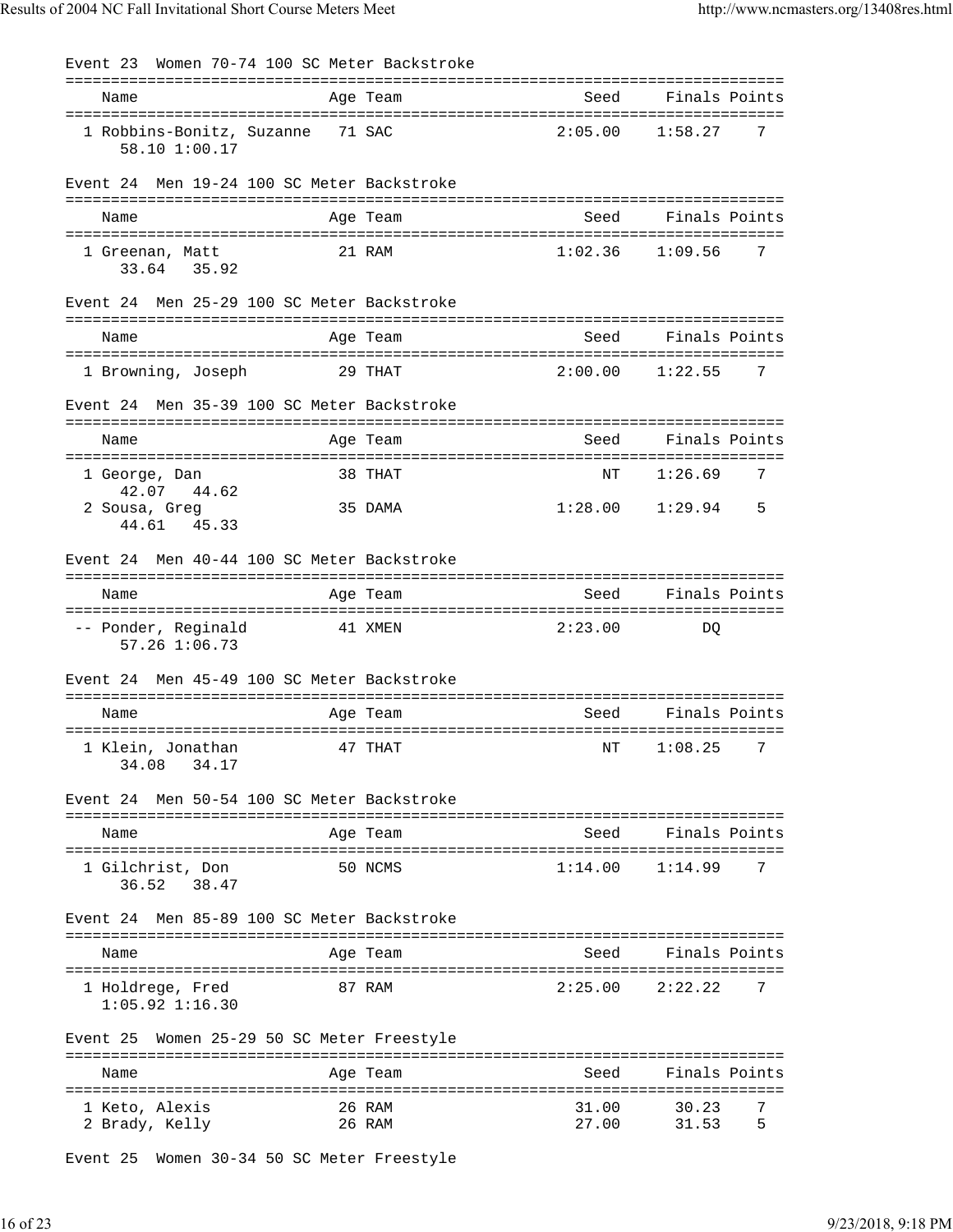| Name                                        | Age Team                          | Seed             | Finals Points                  |
|---------------------------------------------|-----------------------------------|------------------|--------------------------------|
| 1 Braun, Erika                              | 32 RAM                            | ΝT               | 7<br>27.94                     |
| Event 25                                    | Women 35-39 50 SC Meter Freestyle |                  |                                |
| Name                                        | Age Team                          | Seed             | Finals Points                  |
| 1 Culton, Cathy                             | 39 THAT                           | 34.00            | 32.94<br>7                     |
| 2 Kaminsky, Margaret 35 THAT                |                                   | 36.00            | 36.51<br>5                     |
| Event 25                                    | Women 45-49 50 SC Meter Freestyle |                  |                                |
| Name                                        | Age Team                          | Seed             | Finals Points                  |
| 1 Satter, Jane                              | 48 THAT                           | 37.17            | 37.66<br>7                     |
| 2 London, Stephanie                         | 47 THAT                           | 42.25            | 42.67<br>5                     |
| 3 Thornton, Charlotte                       | 47 TGM                            | 46.50            | 48.05<br>4                     |
| Event 25                                    | Women 60-64 50 SC Meter Freestyle |                  |                                |
| Name                                        | Age Team                          | Seed             | Finals Points                  |
|                                             |                                   |                  |                                |
| 1 Husson, Susan                             | 60 TRYM                           | 42.00            | 7<br>43.54                     |
| Event 25                                    | Women 65-69 50 SC Meter Freestyle |                  |                                |
| Name                                        | Age Team                          | Seed             | Finals Points                  |
| 1 Jones, Alice                              | 66 RAM                            | ΝT               | 46.06<br>7                     |
| Event 25                                    | Women 70-74 50 SC Meter Freestyle |                  |                                |
| Name                                        | Age Team                          | Seed             | Finals Points                  |
|                                             |                                   |                  |                                |
| 1 Eisele, Barbara                           | 74 HHAC                           | 54.45            | 7<br>52.83                     |
| Event 26                                    | Men 19-24 50 SC Meter Freestyle   |                  |                                |
|                                             |                                   |                  | Finals Points                  |
| Name                                        | Age Team                          | <u>seed Seed</u> |                                |
| 1 Greenan, Matt                             | 21 RAM                            | 26.44            | 27.76<br>7                     |
| Event 26 Men 25-29 50 SC Meter Freestyle    |                                   |                  |                                |
| Name                                        | Age Team                          | Seed             | Finals Points                  |
|                                             |                                   |                  |                                |
| 1 Murphy, Jimmy                             | 29 DAMA                           | 28.68            | 28.42<br>7<br>29.15            |
| 2 Porco, Filippo<br>3 Davenport, Kyle       | 27 THAT<br>26 RAM                 | 30.00<br>35.00   | 5<br>34.40<br>4                |
|                                             |                                   |                  |                                |
| Event 26                                    | Men 30-34 50 SC Meter Freestyle   |                  |                                |
| Name                                        | Age Team                          | Seed             | Finals Points                  |
|                                             |                                   |                  |                                |
| 1 Ortiz, Juan C<br>2 Lohr, Joseph           | 31 RAM<br>30 RAM                  | NΤ               | 7<br>26.05<br>28.00 27.37<br>5 |
| 3 Parr, Derek                               | 30 NCMS                           |                  | 30.38 28.40<br>4               |
| 4 Katt, Brian                               | 31 THAT                           | 30.00            | 3<br>29.21                     |
| Men 35-39 50 SC Meter Freestyle<br>Event 26 |                                   |                  |                                |
|                                             |                                   |                  |                                |
| Name                                        | Age Team                          | Seed             | Finals Points                  |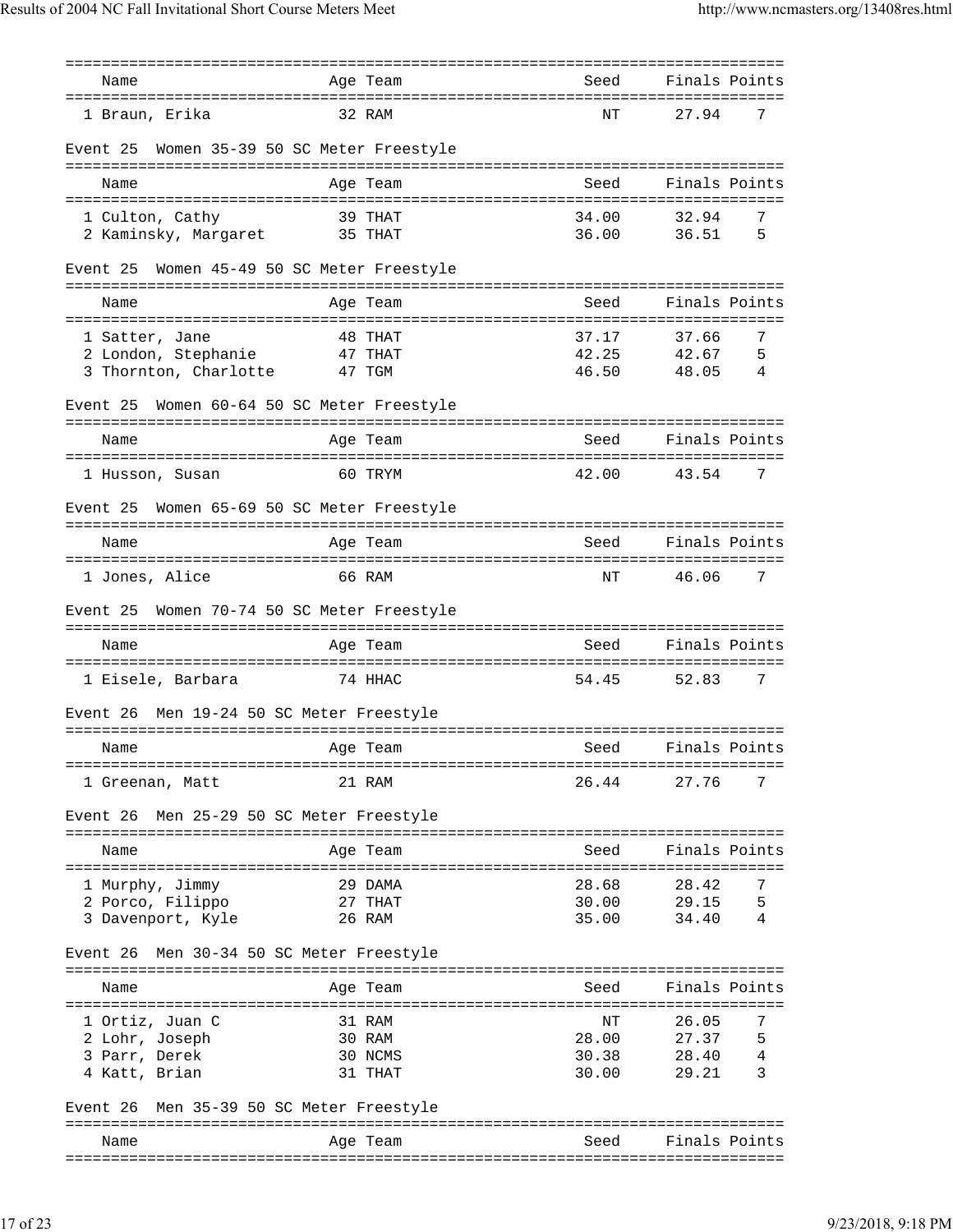| 1 Hutcheson, Burke                          | 37 THAT                         | NΤ                            | 30.63<br>7    |
|---------------------------------------------|---------------------------------|-------------------------------|---------------|
| 2 Sousa, Greg                               | 35 DAMA                         | 33.00                         | 5<br>30.67    |
| 3 Thomas, Terry                             | 39 NCMS                         | 30.50                         | 31.88<br>4    |
| Event 26 Men 40-44 50 SC Meter Freestyle    |                                 |                               |               |
| Name                                        | Age Team                        | Seed                          | Finals Points |
| 1 Stewart, Henry                            | 41 RAM                          | 25.00                         | 25.32<br>7    |
| 2 Illan, Claudio                            | 44 THAT                         | 55.00                         | 5<br>47.68    |
| Event 26                                    | Men 45-49 50 SC Meter Freestyle |                               |               |
| Name                                        | Age Team                        | Seed                          | Finals Points |
| 1 Lehman, Fritz                             | 46 RAM                          | 26.00                         | 7<br>25.57    |
| 2 Klein, Jonathan                           | 47 THAT                         | 26.79                         | 26.99<br>5    |
| 3 Davis, George                             | 45 NCMS                         | 31.72                         | 31.23<br>4    |
| Event 26                                    | Men 50-54 50 SC Meter Freestyle |                               |               |
| Name                                        | Age Team                        | Seed                          | Finals Points |
| 1 Trevisan, Paul                            | 53 Unattached                   | 25.00                         | 7<br>25.52    |
| 2 Schmitz, Bob                              | 52 THAT                         | 27.83                         | 28.59<br>5    |
| 3 Gosha, Joe                                | 51 NCMS                         | 30.25                         | 4<br>30.86    |
| 4 Singer, Gregory J                         | 53 NCAM                         | 34.00                         | 3<br>34.03    |
| 5 Karpinos, Ralph                           | 54 NCMS                         | 41.00                         | 2<br>39.53    |
| Event 26 Men 60-64 50 SC Meter Freestyle    |                                 |                               |               |
| Name                                        | Age Team                        | Seed                          | Finals Points |
|                                             |                                 |                               |               |
| 1 Enyart, Jim                               | 63 SAC                          | 39.00                         | 37.88<br>7    |
| 2 Van Meeteren, Hans                        | 60 TRYM                         | 41.08                         | 5<br>40.08    |
| Event 26                                    | Men 65-69 50 SC Meter Freestyle |                               |               |
| Name                                        | Age Team                        | Seed                          | Finals Points |
|                                             | =================               | ============================= |               |
| 1 Clark, Jerry                              | 67 CSM                          | 31.00                         | 7<br>30.06    |
| Event 26 Men 70-74 50 SC Meter Freestyle    |                                 |                               |               |
| Name                                        | Age Team                        | Seed                          | Finals Points |
| 1 Costandy, Nabil                           | 73 TRYM                         | NΤ                            | 42.28<br>7    |
| Event 27                                    | Women 25-29 200 SC Meter open   |                               |               |
| Name                                        | Age Team                        | Seed                          | Finals Points |
| 1 Nagle, Cynthia                            | 26 THAT                         | 3:00.00                       | 3:05.47<br>7  |
| 41.04 46.53 48.76                           | 49.14                           |                               |               |
| Event 27 Women 30-34 200 SC Meter open      |                                 |                               |               |
| Name                                        | Age Team                        | Seed                          | Finals Points |
|                                             |                                 |                               |               |
| 1 Inscore, Staci<br>38.39 43.40 43.24 40.82 | 32 RAM                          | 2:45.03                       | 2:45.85<br>7  |
| Event 27                                    | Women 35-39 200 SC Meter open   |                               |               |
| Name                                        | Age Team                        | Seed                          | Finals Points |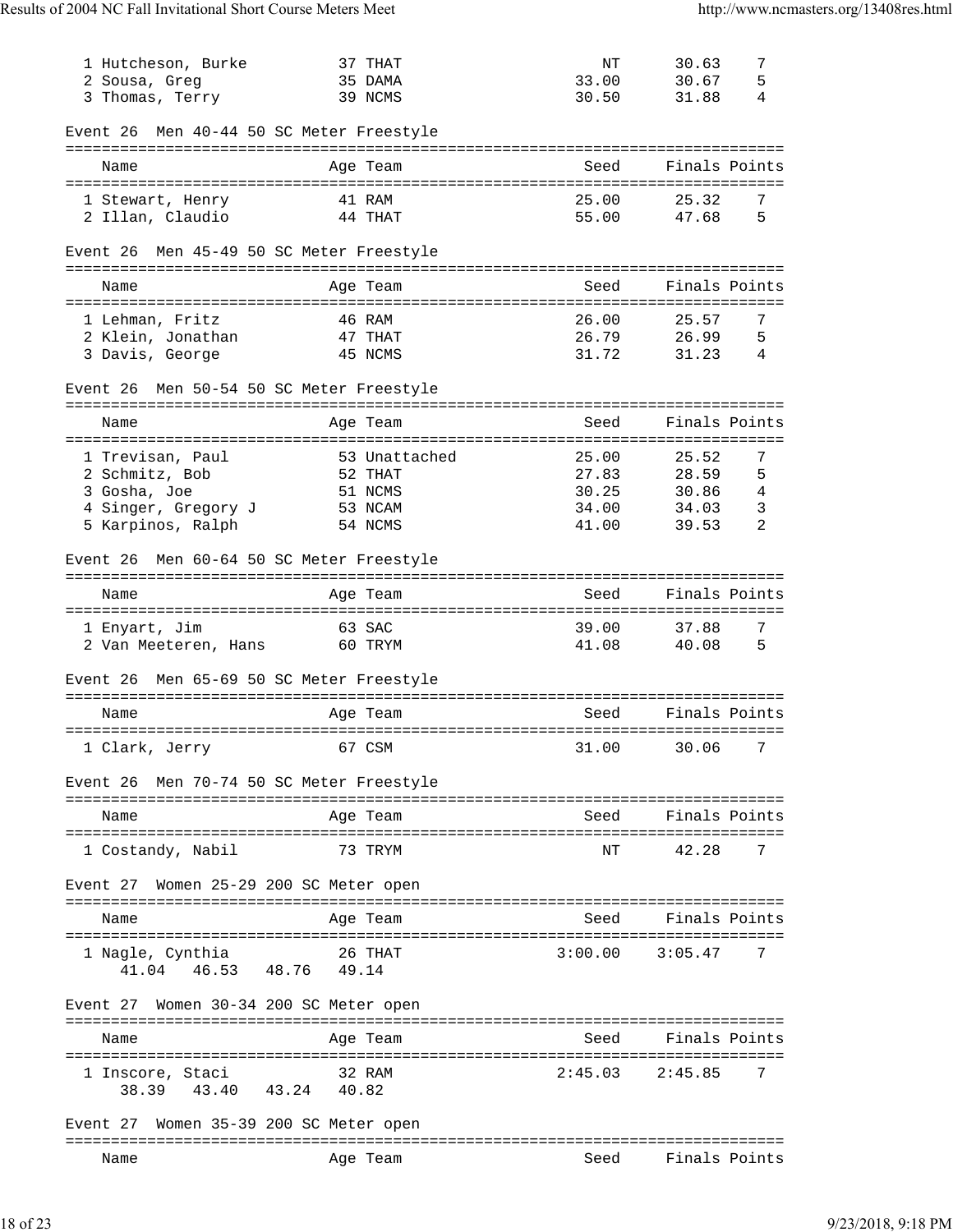|                                                                                  |        |               | ==================================== |                     |   |
|----------------------------------------------------------------------------------|--------|---------------|--------------------------------------|---------------------|---|
| 1 Williams, Heidi<br>39.73 41.95 42.38 40.90                                     |        | 35 NCAM       | 2:48.00                              | 2:44.96             | 7 |
| 2 Lindross, Pamela                                                               |        | 38 THAT       | NT                                   | 3:11.82             | 5 |
| 43.28 48.05 49.35 51.14<br>3 Reynolds, Ronda T 39 TGM<br>48.90 53.48 57.37 56.15 |        |               | $3:41.05$ $3:35.90$                  |                     | 4 |
|                                                                                  |        |               |                                      |                     |   |
| Event 27 Women 55-59 200 SC Meter open                                           |        |               |                                      |                     |   |
|                                                                                  |        |               |                                      |                     |   |
| Name                                                                             |        | Age Team      | Seed                                 | Finals Points       |   |
| 1 Mitchell, Jeannie<br>58 AMS                                                    |        |               | $3:57.00$ $3:54.70$                  |                     | 7 |
| 51.31   59.47   1:02.24   1:01.68                                                |        |               |                                      |                     |   |
| 2 Van Meeteren, Greta 57 TRYM<br>55.94 1:01.92 1:05.19 1:03.37                   |        |               |                                      | $4:07.20$ $4:06.42$ | 5 |
|                                                                                  |        |               |                                      |                     |   |
| Event 27 Women 65-69 200 SC Meter open                                           |        |               |                                      |                     |   |
| Name                                                                             |        | Age Team      | Seed                                 | Finals Points       |   |
| 1 Newell, Sally                                                                  | 67 RAM |               | $3:50.88$ $3:50.95$                  |                     | 7 |
| 54.27 1:00.49 59.70 56.49                                                        |        |               |                                      |                     |   |
| Event 28 Men 40-44 200 SC Meter open                                             |        |               |                                      |                     |   |
| Name                                                                             |        | Age Team      | Seed                                 | Finals Points       |   |
| 1 Blank, Jon                                                                     |        | 44 RAM        | NΤ                                   | 2:40.39             | 7 |
| 36.56 40.87 42.16 40.80<br>2 Mangrum, John                                       | 41 RAM |               | $2:55.00$ $3:14.31$                  |                     | 5 |
| 42.61  49.28  51.06  51.36                                                       |        |               |                                      |                     |   |
| Event 28 Men 45-49 200 SC Meter open                                             |        |               |                                      |                     |   |
| Name                                                                             |        |               |                                      | Seed Finals Points  |   |
|                                                                                  |        | Age Team      |                                      |                     |   |
| 1 Klein, Jonathan                                                                |        | 47 THAT       | 2:25.36 2:31.67                      |                     | 7 |
| 39.22 39.54 37.72<br>35.19<br>2 Dimsdale, Todd 47 THAT                           |        |               |                                      | $2:38.00$ $2:43.55$ | 5 |
| 42.94<br>36.94<br>41.35                                                          | 42.32  |               |                                      |                     |   |
|                                                                                  |        |               |                                      |                     |   |
| Event 28 Men 50-54 200 SC Meter open                                             |        |               |                                      |                     |   |
| Name                                                                             |        | Age Team      | Seed                                 | Finals Points       |   |
| 1 Drumm, Thomas                                                                  |        | 52 Unattached | 3:15.00                              | 3:32.44             | 7 |
| 55.19 52.90<br>50.02 54.33                                                       |        |               |                                      |                     |   |
| Event 28 Men 70-74 200 SC Meter open                                             |        |               |                                      |                     |   |
|                                                                                  |        |               |                                      |                     |   |
| Name                                                                             |        | Age Team      | Seed                                 | Finals Points       |   |
| 1 Huson, John J                                                                  |        | 70 Unattached | 5:00.00                              | 4:53.28             | 7 |
| 58.43 1:11.07 1:18.83 1:24.95                                                    |        |               |                                      |                     |   |
| Event 28 Men 85-89 200 SC Meter open                                             |        |               |                                      |                     |   |
| Name                                                                             |        | Age Team      | Seed                                 | Finals Points       |   |
|                                                                                  |        |               |                                      |                     |   |
| 1 Holdrege, Fred<br>$1:08.83$ $4:01.61$                                          |        | 87 RAM        | 5:30.00                              | 5:10.44             | 7 |
|                                                                                  |        |               |                                      |                     |   |

Event 29 Women 35-39 200 SC Meter Freestyle ===============================================================================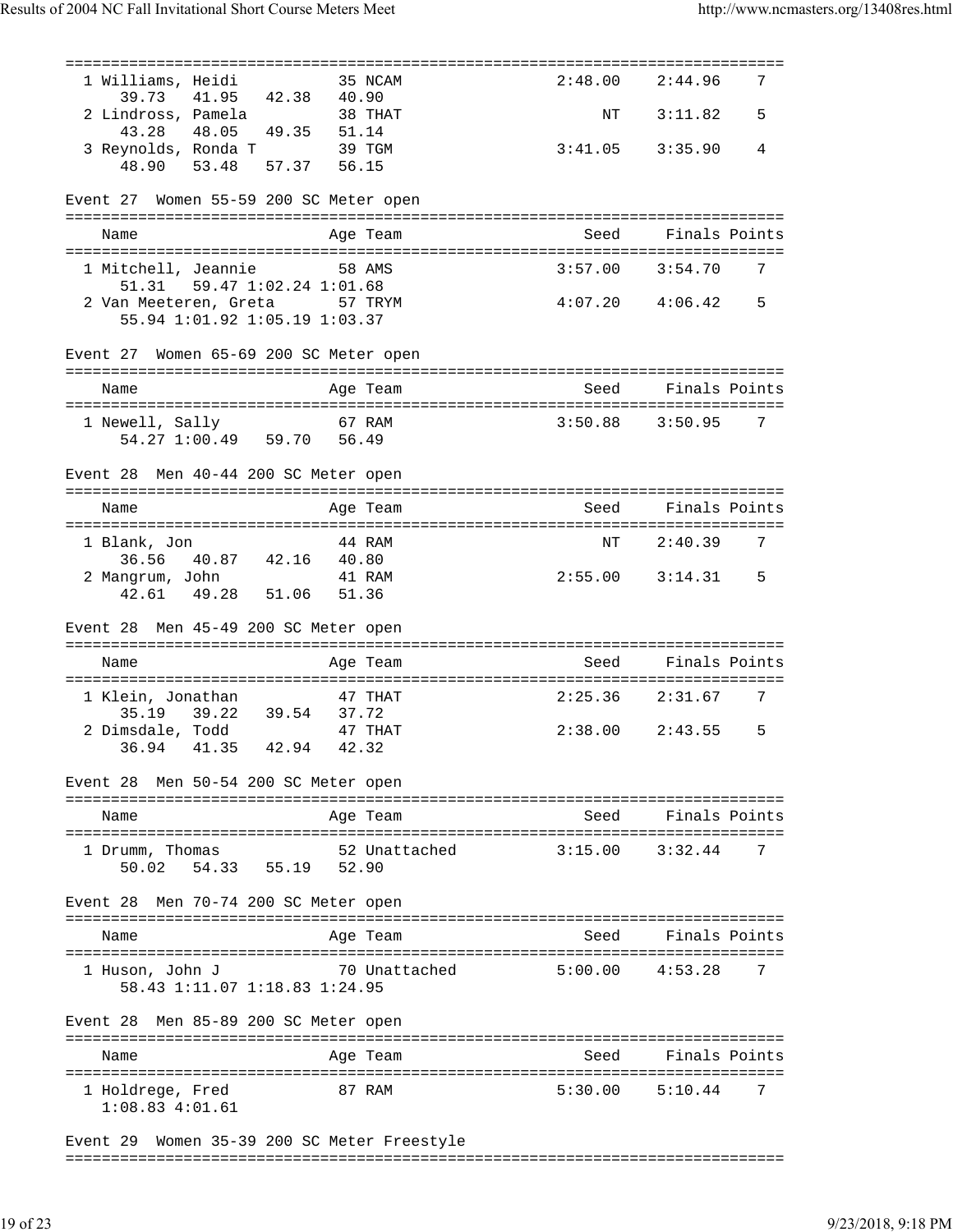| Name                                                                                  | Age Team | Seed                 | Finals Points                      |
|---------------------------------------------------------------------------------------|----------|----------------------|------------------------------------|
| 1 Williams, Heidi                                                                     | 35 NCAM  | =========<br>2:23.00 | ==================<br>2:20.96<br>7 |
| 35.79 36.34 35.70<br>33.13<br>2 Kaminsky, Margaret 35 THAT<br>40.31 47.02 47.72 44.63 |          |                      | $2:45.00$ $2:59.68$<br>5           |
| 40.31 47.02 47.72                                                                     |          |                      |                                    |
| Women 40-44 200 SC Meter Freestyle<br>Event 29                                        |          |                      |                                    |
| Name                                                                                  | Age Team | Seed                 | Finals Points                      |
| 1 Nowak, Elizabeth 41 THAT                                                            |          | $2:40.00$ $2:30.55$  | 7                                  |
| 34.79 37.78 39.08 38.90                                                               |          |                      |                                    |
| Event 29 Women 45-49 200 SC Meter Freestyle                                           |          |                      |                                    |
| Name                                                                                  | Age Team | Seed                 | Finals Points                      |
|                                                                                       |          |                      |                                    |
| 1 Satter, Jane                                                                        | 48 THAT  | $2:57.35$ $3:01.38$  | 7                                  |
| 40.83  45.55  48.20  46.80                                                            |          |                      |                                    |
| 2 Garrou, Terri<br>53.63 54.41 50.34<br>48.23                                         | 47 LEWR  |                      | NT 3:26.61<br>5                    |
|                                                                                       |          |                      |                                    |
| Event 29 Women 60-64 200 SC Meter Freestyle                                           |          |                      |                                    |
| Name                                                                                  | Age Team | Seed                 | Finals Points                      |
|                                                                                       |          |                      |                                    |
| 1 Husson, Susan 60 TRYM                                                               |          | $3:38.00$ $3:45.27$  | 7                                  |
| 51.81  58.03  58.50  56.93                                                            |          |                      |                                    |
|                                                                                       |          |                      |                                    |
| Event 29 Women 70-74 200 SC Meter Freestyle                                           |          |                      |                                    |
| Name                                                                                  | Age Team | Seed                 | Finals Points                      |
|                                                                                       |          |                      |                                    |
| 1 Eisele, Barbara                                                                     | 74 HHAC  | $4:20.00$ $4:17.08$  | 7                                  |
| 57.78 1:05.76 1:07.86 1:05.68                                                         |          |                      |                                    |
|                                                                                       |          |                      |                                    |
| Men 25-29 200 SC Meter Freestyle<br>Event 30                                          |          |                      |                                    |
| Name                                                                                  |          | Seed                 | Finals Points                      |
|                                                                                       | Age Team |                      |                                    |
| 1 Haberman, Brandon                                                                   | 27 RAM   | 2:18.00              | 2:23.66<br>7                       |
| 36.92 36.82 36.22<br>33.70                                                            |          |                      |                                    |
| 2 Porco, Filippo                                                                      | 27 THAT  | NT                   | 2:30.91<br>5                       |
| 38.41 39.59 38.31<br>34.60                                                            |          |                      |                                    |
| 3 Browning, Joseph                                                                    | 29 THAT  | $2:30.00$ $2:39.14$  | 4                                  |
| 33.83 39.79 42.45                                                                     | 43.07    |                      |                                    |
|                                                                                       |          |                      |                                    |
| Event 30 Men 30-34 200 SC Meter Freestyle                                             |          |                      |                                    |
| Name                                                                                  | Age Team | Seed                 | Finals Points                      |
|                                                                                       |          |                      |                                    |
| 1 Katt, Brian                                                                         | 31 THAT  |                      | 7<br>$2:20.00$ $2:22.14$           |
| 35.89 37.46 37.46<br>31.33                                                            |          |                      |                                    |
| 2 Aber, Dan                                                                           | 31 RAM   | NT                   | 2:27.53<br>.5                      |
| 37.90 38.00 36.91<br>34.72                                                            |          |                      |                                    |
|                                                                                       |          |                      |                                    |
| Event 30 Men 35-39 200 SC Meter Freestyle                                             |          |                      |                                    |
| Name                                                                                  | Age Team |                      | Seed Finals Points                 |
|                                                                                       |          |                      |                                    |
| 1 Thomas, Terry                                                                       | 39 NCMS  | 2:40.60              | 2:46.05<br>7                       |
| 42.87 44.29 40.96<br>37.93                                                            |          |                      |                                    |
| 2 Hutcheson, Burke                                                                    | 37 THAT  | NT                   | 2:55.15<br>5                       |
| 42.69 1:29.68 6.43<br>36.35                                                           |          |                      |                                    |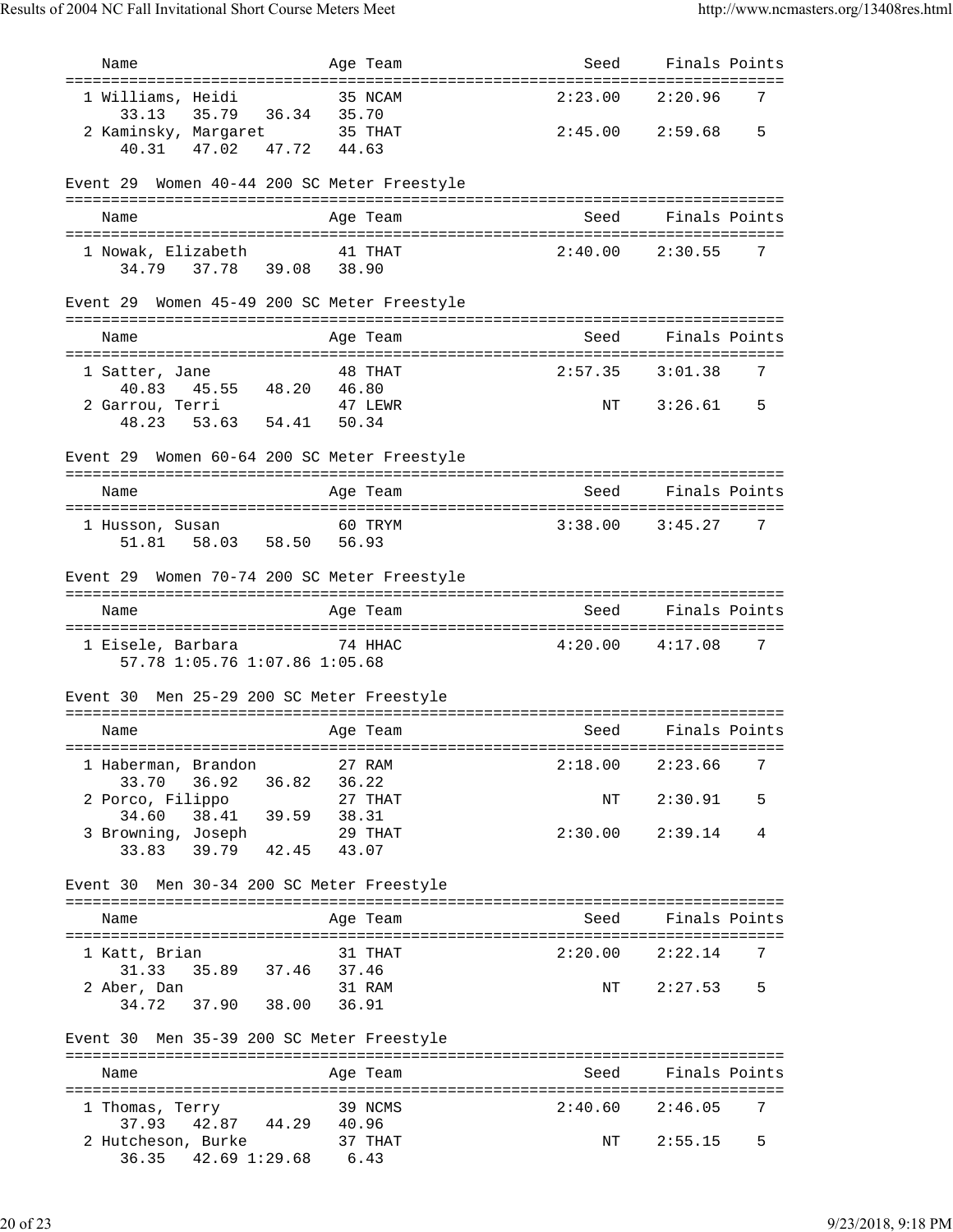Event 30 Men 40-44 200 SC Meter Freestyle =============================================================================== Name Age Team Seed Finals Points =============================================================================== 1 Mangrum, John 41 RAM 2:35.00 2:26.56 7 34.41 37.03 37.62 37.50 2 Ponder, Reginald 41 XMEN 3:57.00 4:18.50 5 55.69 1:05.85 1:08.89 1:08.07 Event 30 Men 50-54 200 SC Meter Freestyle =============================================================================== Name and Age Team Seed Finals Points =============================================================================== 1 Karpinos, Ralph 54 NCMS 3:25.00 3:17.09 7 45.12 50.90 52.24 48.83 Event 30 Men 65-69 200 SC Meter Freestyle =============================================================================== Name Age Team Seed Finals Points =============================================================================== 1 Clark, Jerry 67 CSM 2:40.00 2:37.07 7 Event 31 Women 30-34 400 SC Meter IM =============================================================================== Name and Age Team and Seed Finals Points =============================================================================== 1 Inscore, Staci 32 RAM 5:45.03 5:48.11 38.51 43.81 43.87 42.30 52.08 51.25 39.57 36.72 2 Demilia, Mary 33 RAM 6:30.00 6:26.98 5 42.37 49.26 49.19 48.61 53.78 53.89 45.46 44.42 Event 31 Women 35-39 400 SC Meter IM =============================================================================== Name and Age Team and Seed Finals Points =============================================================================== 1 Williams, Heidi 35 NCAM 40.72 45.56 47.05 46.20 50.84 51.79 38.54 38.12 2 Lindross, Pamela 38 THAT NT 6:03.25 5 Event 31 Women 45-49 400 SC Meter IM =============================================================================== Name Age Team Seed Finals Points =============================================================================== 1 Thornton, Charlotte 47 TGM 9:00.00 9:30.20 7 1:06.61 1:20.58 1:08.78 1:09.26 1:03.69 58.77 Event 31 Women 50-54 400 SC Meter IM =============================================================================== Name Age Team =============================================================================== 1 Rogers, Eugenia 52 AMS 7:28.00 7:32.74 7 50.92 1:05.17 54.99 53.09 1:03.77 1:04.74 51.47 48.59 Event 31 Women 55-59 400 SC Meter IM =============================================================================== Name and Age Team Seed Finals Points =============================================================================== 1 Mitchell, Jeannie 58 AMS 7:10.50 7:25.84 7 51.12 1:01.33 53.58 52.54 1:02.52 1:03.56 51.51 49.68 Event 32 Men 25-29 400 SC Meter IM =============================================================================== Name Team Age Team Seed Finals Points ===============================================================================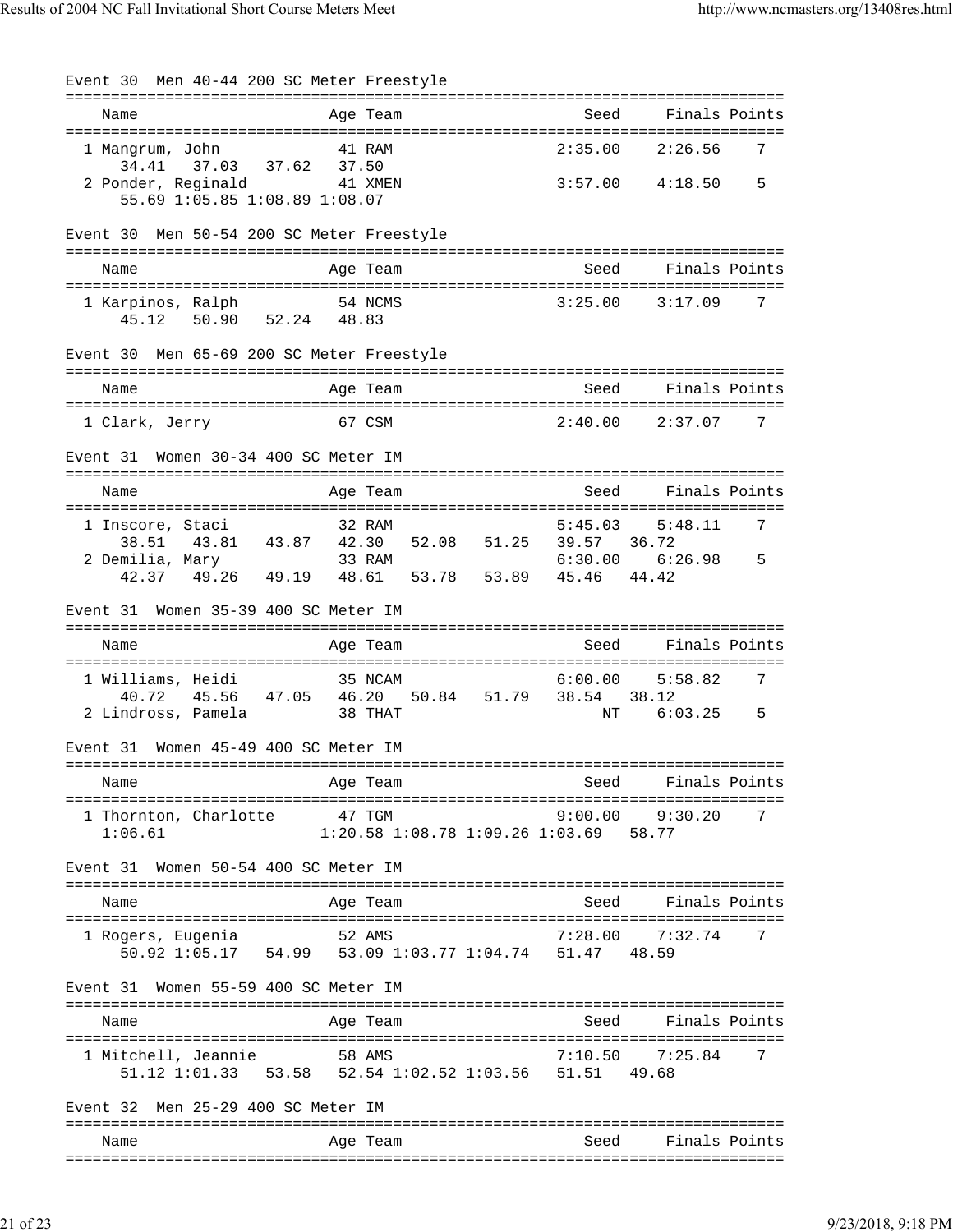1 Ferris, Michael 27 CSM NT 5:32.28 7 34.16 38.28 44.11 43.02 48.93 48.85 38.75 36.18 Event 32 Men 45-49 400 SC Meter IM =============================================================================== Name Age Team Seed Finals Points =============================================================================== 1 Dimsdale, Todd 5:35.77 47 THAT 37.73 43.69 44.80 45.04 45.45 45.77 37.48 35.81 Event 32 Men 55-59 400 SC Meter IM =============================================================================== Name **Age Team** Age Team Seed Finals Points =============================================================================== -- Husson, Bob 59 TRYM 7:40.00 DQ 47.57 56.23 1:01.06 58.41 56.73 54.91 46.22 44.97 Event 33 Mixed 120-159 200 SC Meter Medley Relay =============================================================================== Team Seed Finals Points =============================================================================== 1 Tar Heel Aquatic Team 'C' NT 2:20.07 14 1) Katt, Brian 31 2) Porco, Filippo 27 3) Browning, Joseph 29 4) Hutcheson, Burke 37 38.90 38.01 32.74 30.42 2 Tar Heel Aquatic Team 'A' NT 2:27.75 10 1) Nowak, Elizabeth 41 2) Nagle, Cynthia 26 3) Lindross, Pamela 38 4) Culton, Cathy 39 38.57 40.71 36.42 32.05 Event 33 Mixed 240-279 200 SC Meter Medley Relay =============================================================================== Team Seed Finals Points =============================================================================== 1 Twin Rivers YMCA Masters 'A' NT 3:16.81 14 1) Husson, Susan 60 2) Van Meeteren, Greta 57 3) Husson, Bob 59 4) Costandy, Nabil 73 57.17 54.55 42.10 42.99 Event 34 Women 35-39 200 SC Meter Backstroke =============================================================================== Name Age Team Seed Finals Points =============================================================================== 1 Williams, Heidi 35 NCAM NT 2:44.96 7 Event 35 Men 45-49 200 SC Meter Backstroke =============================================================================== Name Age Team Seed Finals Points =============================================================================== 1 Klein, Jonathan Event 35 Men 85-89 200 SC Meter Backstroke =============================================================================== Name Age Team Seed Finals Points =============================================================================== 1 Holdrege, Fred 87 RAM NT 5:10.44 7 Event 36 Women 25-29 200 SC Meter Breaststroke =============================================================================== Name and Age Team Seed Finals Points =============================================================================== 1 Nagle, Cynthia 26 THAT NT 3:05.47 7 Event 36 Women 35-39 200 SC Meter Breaststroke

===============================================================================